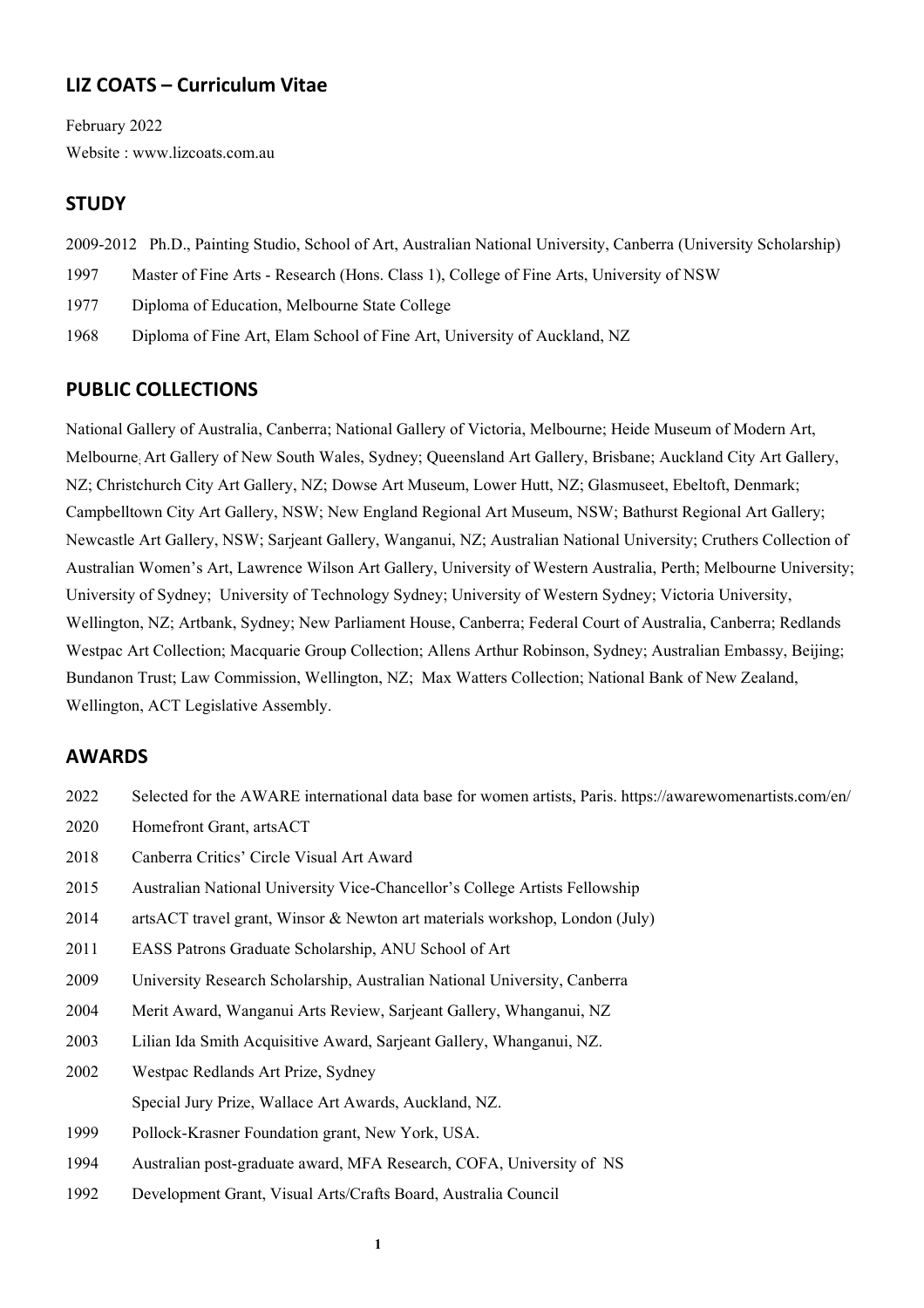- Artist's Fellowship, Visual Arts/Crafts Board, Australia Council
- Studio & Material Costs, Visual Arts Board, Australia Council
- Studio & Material Costs, Visual Arts Board, Australia Council
- Assistance towards an exhibition, Visual Arts Board, Australia Council

### **SOLO EXHIBITIONS**

- *Interdependence*, Utopia Art Sydney, August
- *some painting,* Utopia Art Sydney, 5-26 May
- *Active Seeing*, survey exhibition, curator : Tony Oates, Drill Hall, ANU Canberra, (Oct-Dec)
- *Glass*, small gallery, Utopia Art Sydney, (July)
- *Second Nature & Plenitude*, Utopia Art Sydney, (June)
- *Second Nature*, Megalo print studio + gallery, Canberra
- *Streaming & Organica,* Utopia Art Sydney (Feb./March)
- 2012 Doctorate graduation exhibition, School of Art Gallery, ANU (June)
- Charles Nodrum Gallery, Melbourne
- *See, Hear, Know* series, Utopia Art Sydney
- Selected paintings from *See, Hear, Know* series, Tivoli Gallery, Waiheke Island, NZ
- *Strata*, Utopia Art Sydney
- *Liquid Light*, Utopia Art Sydney
- Lilian Ida Smith Acquisitive Award exhibition, Sarjeant Gallery, Wanganui, NZ.
- *New Paintings*, Utopia Art Sydney (paintings & glass)
- *New Work* : paintings & glass, Studio Gallery, Te Tuhi-The Mark, Manukau City, NZ.
- Paintings & glass, X Space, Auckland University of Technology, NZ.
- 2002 Paintings, Quay Gallery, Whanganui Community Polytechnic, NZ.
- *Shifting Geometries*, survey exhibition (paintings & glass), Hocken Library Gallery, Dunedin, NZ.
- *Shifting Geometries*, The Physics Room, Christchurch, NZ
- *Shifting Geometries*, Sarjeant Gallery, Wanganui, NZ. (paintings & glass)
- Installation of paintings & glass, Art Gallery of NSW, Level 2
- *The Sieve, Nets & Everything*, Creation Gallery, Beijing
- *Morphic* paintings, Annandale Galleries, Sydney
- *Returning* series, glass, Annandale Galleries, Sydney *Lattice* paintings, Annandale Galleries, Sydney.
- *Lattice paintings*, Brooker Gallery, Wellington, NZ
- *Knot paintings*, Annandale Galleries, Sydney
- *Selected paintings,* Charles Nodrum Gallery, Melbourne
- *Works on Paper*, Brooker Gallery, Wellington
- *Cicadas*, Annandale Galleries, Sydney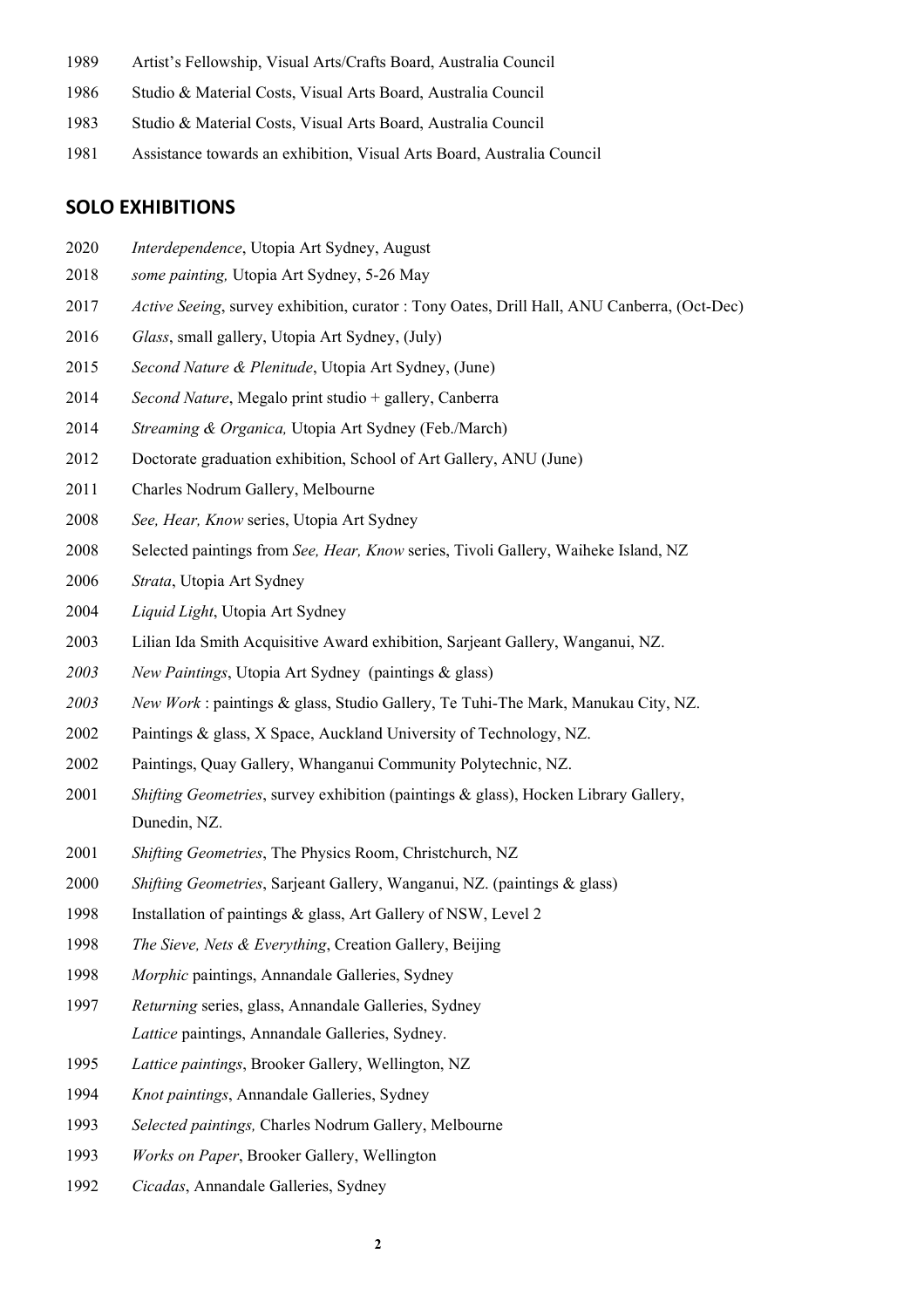- *Magnetism*, Syme/Dodson Gallery, Sydney
- *Magnetism*, Brooker Gallery, Wellington
- *The Fisherwoman & the Gardener*, Syme/Dodson Gallery, Sydney
- *Selected Paintings,* Syme/Dodson Gallery, Sydney
- *Growing Paintings*, Garry Anderson Gallery, Sydney
- *Soundings*, Garry Anderson Gallery, Sydney
- *Bridges*, Garry Anderson Gallery, Sydney
- *Dark water, flowing light*, Garry Anderson Gallery, Sydney
- *Avago*, Sydney
- *Kores*, David Reids' Gallery, Sydney
- *Chameleons* & *Tapestries*, Gallery Data, Auckland Arts Festival, NZ
- *Chameleons* & *Tapestries*, Riverina College of Advanced Education, Wagga Wagga
- *Chameleons*, George Paton Gallery, Melbourne University Union

#### **GROUP EXHIBITIONS**

- *Highlights from the ANU Art Collection*, Drill Hall Gallery, Canberra, 4-20 Dec.
- *Abstraction 20*, Charles Nodrum Gallery, Melbourne, Oct/Nov.
- *It's not FAIR* (works on paper), Utopia Art Sydney, Sept/Oct.
- *Bundian Way Arts Exchange*, Photospace, ANU School of Art & Design (14-17 Oct.). Delegate, NSW, Exhibition Space, Heritage Weekend, (26-27 Oct.)
- *ANU and Geoscience Australia: Art of the Collection*, coordinator: Ruth Waller, Foyer Gallery, ANU School of Art (Aug.)
- Studio artists show, Strathnairn Wool Shed Gallery (July)
- *Australian Landscape,* Utopia Art Gallery (July)
- *Celebrating Australian Abstraction,* Utopia Art Sydney (May)
- Utopia Gallery at Sydney Contemporary 2019, Carriageworks, Sydney (12-15 Sept.)
- *Liz Coats, Sophie Quinn, Merryn Lloyd,* Tributary Projects, Canberra, (22 July-5 August)
- *Texture & Line: 1980s Abstraction,* from Charles Nodrum Gallery @ Burrinja Cultural Centre, Upwey, VIC.
- *Playlist*, ANCA studios group exhibition (May)
- *Alternative Museum*, Utopia Art Sydney (March)
- *Random*, Foyer Gallery, ANU School of Art (July)
- *Articulate Turns 7*, Articulate Project Space (December)
- 2017-8 *Abstraction – Celebrating Australian women abstract artists*, curator: Lara Nicholls. A National Gallery of Australia travelling exhibition to Geelong Art Gallery, Vic.; Newcastle Art Gallery, NSW; Cairns Art Gallery, Qld; Tweed Regional Gallery; QUT Art Gallery, Brisbane.
- *Articulate Turns Six*, Articulate Project Space (December)
- *Cornucopia*, Utopia Art Sydney, (September)
- *Drawing Room,* Tamworth Regional Gallery, Tamworth, NSW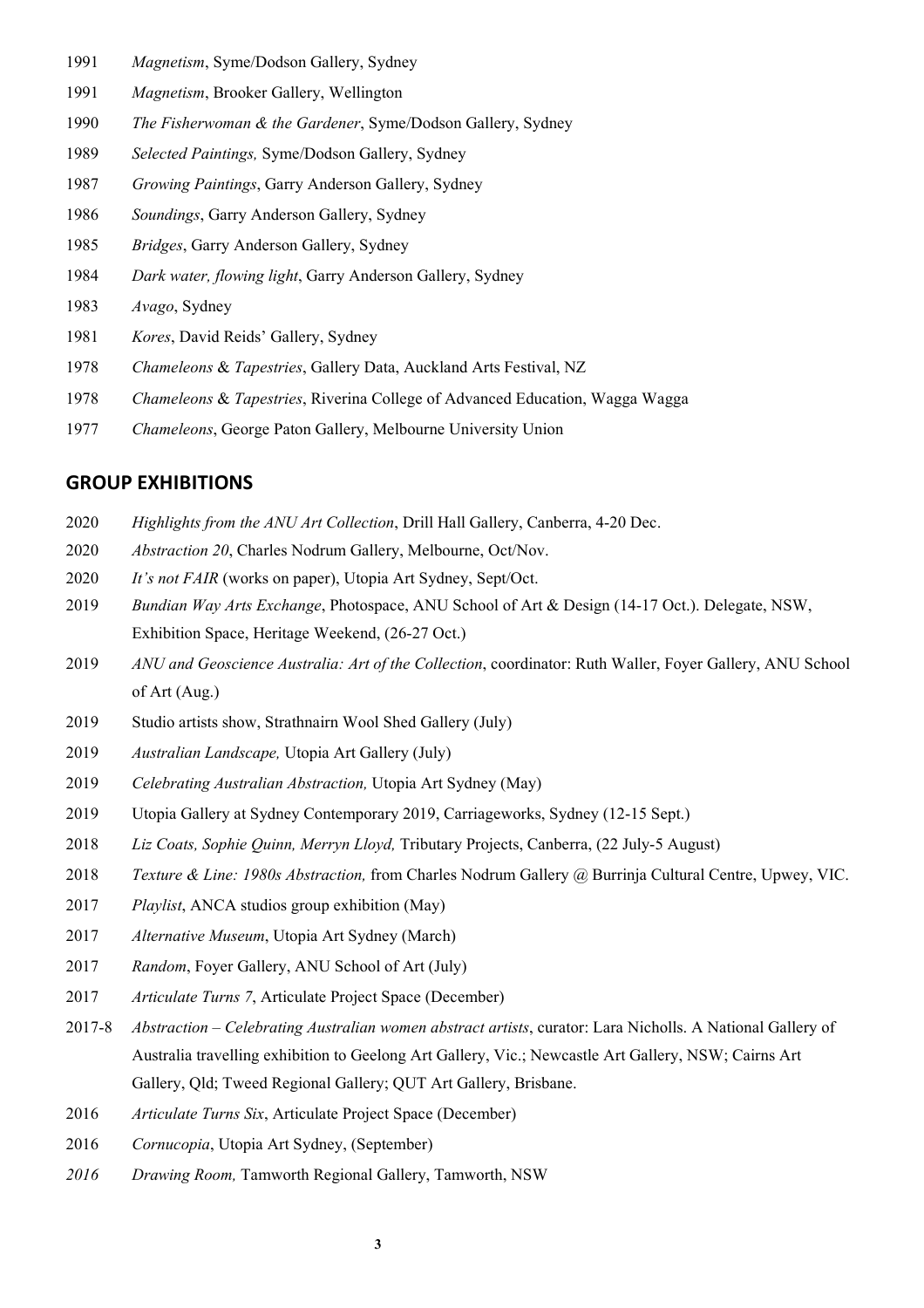- *Art and Futures : Energy, Climate, Culture*, Exhibition & Symposium, Dunedin School of Art and Otago University, NZ (Oct.)
- *landstract abscape*, Utopia Art Sydney (April)
- *ANU Vice-Chancellor's College Visiting Artist Fellows Scheme – 2015*, Foyer Gallery, ANU School of Art, Canberra, (Feb.)
- *THRIVE: Health and Wellbeing in the City We Need*, curator: John Reid, Sarawak State Library, Kuching, Sarawak, Malaysia. In association with the 2016 Kuching Urban Thinkers Campus and the International Institute for Global Health, United Nations University, Kuala Lumpur, Malaysia, 24-27 January.
- *f generation: feminism, art, progressions*, curators: Juliette Peers, Caroline Phillips & Veronica Caven , George Paton Gallery, Melbourne University (October)
- *Field Studies from South East Australia: Selected works 2010-14,* Adolfo Winternitz Gallery, School of Art, Pontificia Universidad Catolica del Peru, Lima, Peru (April-May)
- *Ground Truthing – Artists and Archaeology*, curator: Ursula Frederick, Foyer Gallery, ANU School of Art (April)
- *Feral*, Group B, Articulate Project Space, Sydney (January)
- *Random,* ANU School of Art Foyer Gallery, (July)
- *Abstraction #14,* Charles Nodrum Gallery,Melbourne (October)
- *Common Ground* : Recent work by ANCA studio artists, ANCA Gallery, Canberra
- *Press VS Screen*, Megalo Members' Exhibition
- *Now and When: contemplating climates on the South East Coast*, Sapphire Coast Marine Discovery Centre, Eden, NSW. The exhibition catalogue received an award for Best Planning Ideas at the ACT Planning Institute of Australia Awards.
- *Landscape*, Utopia Art Sydney, Oct/Nov.
- *No Boundaries*, Bayside Arts & Cultural Centre, Brighton, Melbourne
- *Abstracting the Collection*, Curator: Gemma Weston, Cruthers Collection of Women's Art, Lawrence Wilson Art Gallery, University of Western Australia, Perth
- *In Residence 2012*, Megalo Gallery, Canberra
- *ANCA Now*, curator: Meredith Hinchliffe, ANCA Gallery, Canberra
- *The Salon*, Utopia Art Sydney, March
- *Abstraction #11*, Charles Nodrum Gallery, Melbourne
- *Good Company*, Utopia Art Sydney, August
- *Paperworks*, Utopia Art Sydney, May
- *Abstraction*, Utopia Art Sydney, Feb-March.
- *Word of Mouth – Encounters with Abstract Art*, Curator: Mark Bayley, Canberra Museum & Gallery
- 2011 Mallee, [Maeli] : Art from Arid Places, School of Art Gallery, ANU, Canberra
- *Far Enough : Aesthetic Responses to The Far South Coast NSW*, Bega Valley Regional Gallery, NSW.
- 2011 East-African Famine Fundraiser, Megalo Gallery & CARE Australia, 17 November.
- *Single State – A Unique Take on the Land*, Megalo Print Studio Gallery, Canberra.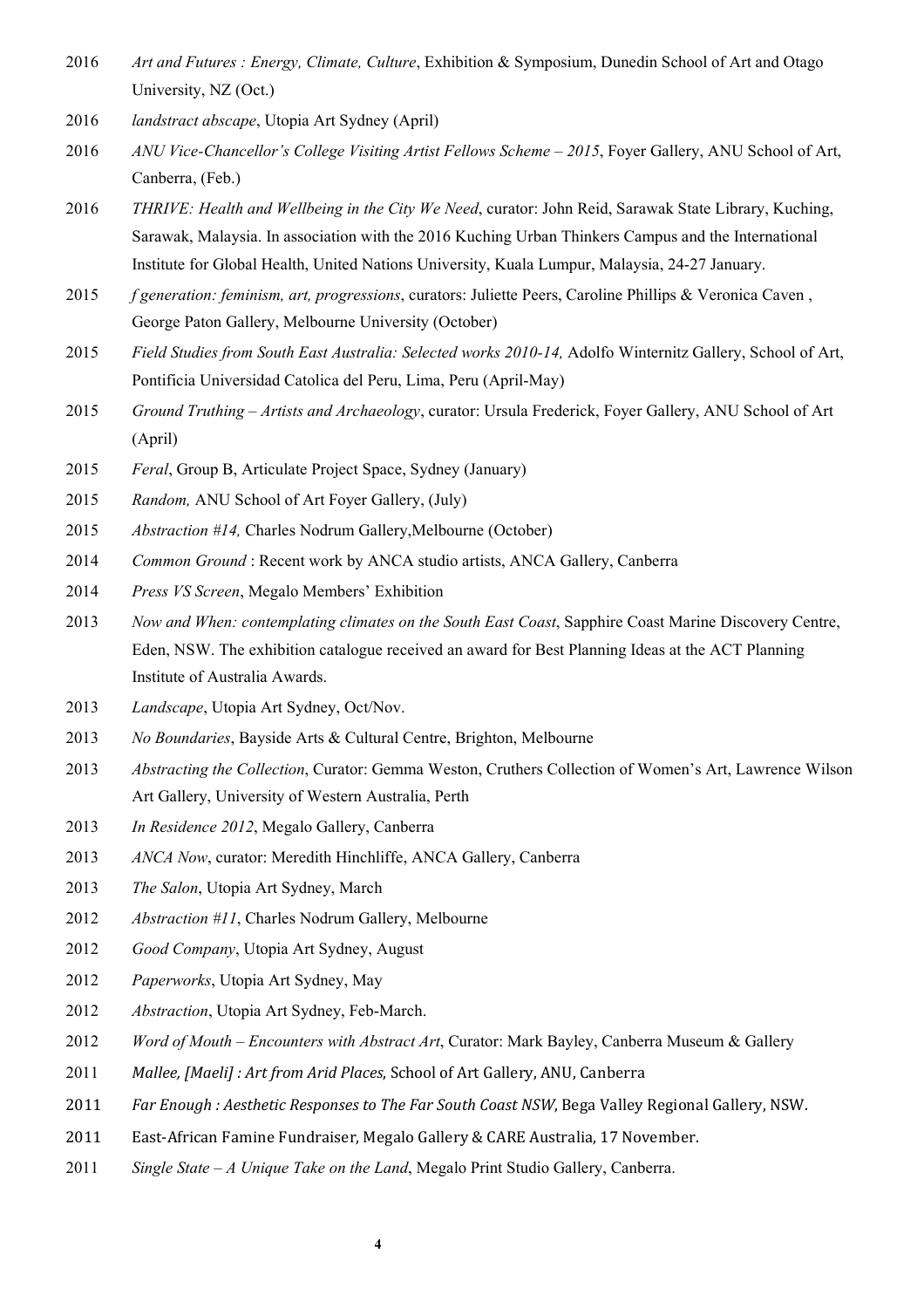- *Expression of Intent* work in progress from an environmental field study at Calperum Station, South Australia, Foyer Gallery, School of Art, ANU.
- *Straight Up*, Annual Megalo Members exhibition, Megalo Print Studio & Gallery, Canberra. *AAA Australian Abstraction*, Utopia Art Sydney.
- *Engaging Visions : Your place in fine art*, Curator John Reid, ANU School of Art Gallery, with illustrated catalogue.
- *Museum III*, Utopia Art Sydney
- *This Way Up*, three exhibitions on abstraction, curators: Ruth Waller & Peter Maloney, ANU School of Art Gallery, M16 & ANCA Galleries, Canberra, with illustrated catalogue.
- *Pinned and Framed* works on paper, Utopia Art Sydney
- Phoenix Prize exhibition, ANU School of Art Gallery, Canberra
- *Engaging Visions: a Benalla Field Study*, Benalla Art Gallery, Vic.
- *Abstraction 8*, Charles Nodrum Gallery, Melbourne.
- The 23rd Annual Packsaddle selling exhibition, New England Regional Art Museum, NSW
- 2009 Korean International Art Fair, CO-EX, Korea
- *Pairs of Paintings*, Utopia Art Sydney.
- *Foresight*: Work from the University of Sydney Union Art Collection, curator: Connie Tornatore-Loong, Sydney University Art Gallery.
- *Paperwork*: works on paper from the Bundanon Artist in Residence collection, Shoalhaven City Art Centre, Nowra.
- *Shaping Perspectives*: Sydney College of the Arts Alumni, current postgraduate students and Sydney.
- *Fragile Absolute*, Delmar Art Gallery, Curator: Brad Buckley, Sydney College of the Arts.
- *Australian Abstraction*, Utopia Art Sydney.
- Gallerie Tam Tam, Curator: Margriet Janszen, Tam Tam Festival, Leiden, Netherlands
- *Turning 20*, Utopia Art Sydney
- *Three Abstract Painters: Liz Coats, Helen Eager, Peter Maloney*, Utopia Art Sydney
- *Space Between Words*, Brown's Cows Art Projects, Gosford, NSW
- *Bits and Pieces*, Utopia Art Sydney
- *Wanganui Exposed*, Percy Thomson Gallery, Stratford, NZ.
- Mosman Art Prize exhibition, Sydney
- 2006 Melbourne Art Fair, Utopia Art Sydney Gallery, Melbourne.
- Whanganui Artists Showcase Exhibition, Community Art Centre, Whanganui
- Paddington Art Prize exhibition, Marlene Antico Fine Arts, Sydney.
- *2005 The Year in Art*, S.H. Ervin Gallery, Sydney
- *From Big Things, Little things Grow*, Utopia Art Sydney, NSW
- *Sydney v. Melbourne*, Silvershot Gallery, Melbourne (in association with Utopia Art Sydney)
- *Dawn Light*, in association with 'Dawn Light' International Symposium, Gosford Regional Art Gallery, Gosford, NSW.
- Hazelhurst Art Award 2005 for Art on Paper, Hazelhurst Regional Gallery, NSW.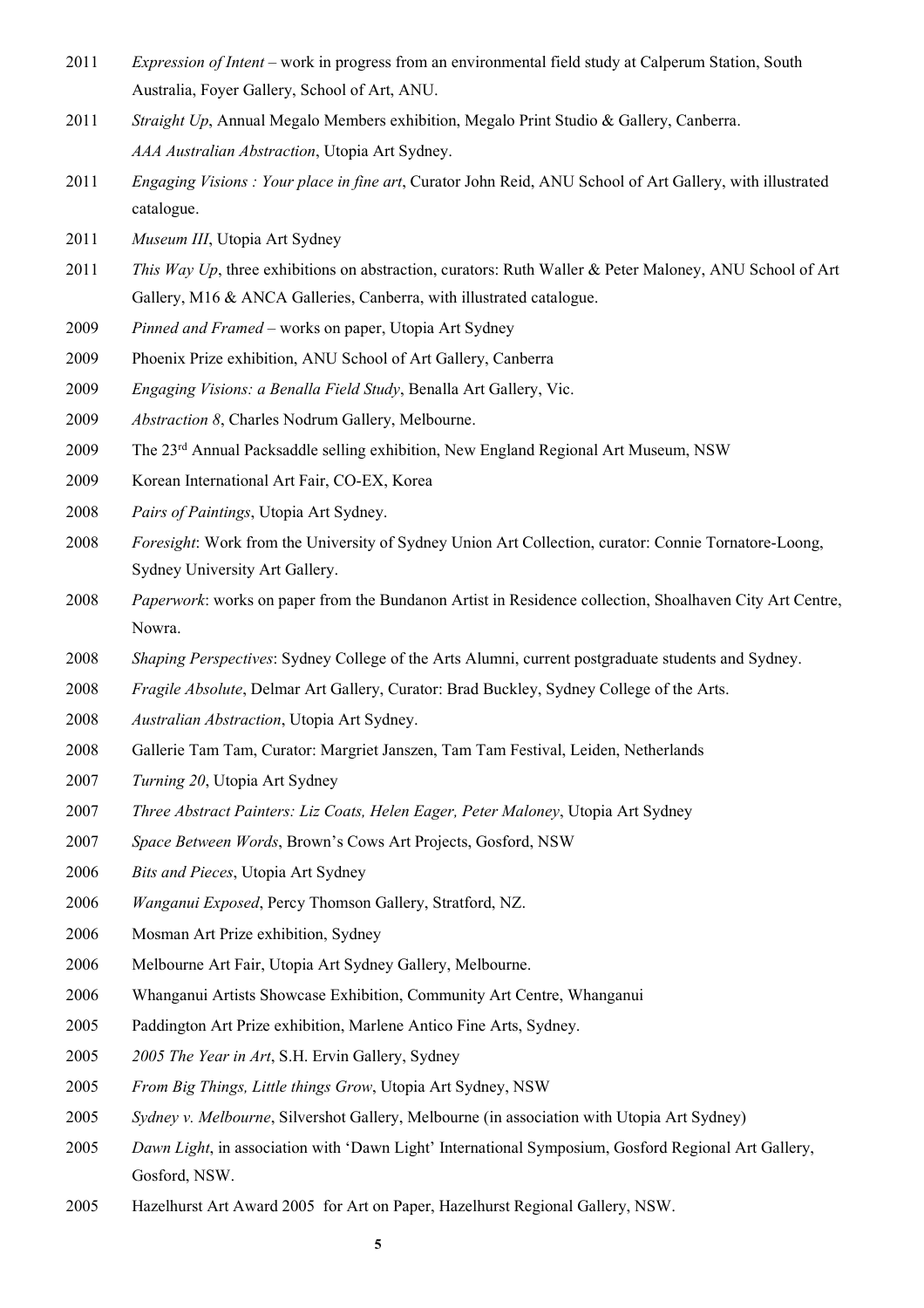- Wanganui Arts Review, Merit Award, Sarjeant Gallery, Wanganui.
- *A Matter of Substance*, 26 leading New Zealand Glass Artists, Kensington Gallery, Adelaide
- *Abstraction 4*, Charles Nodrum Gallery, Melbourne.
- *House of Dowse*, Dowse Art Museum, Lower Hutt, NZ
- *The Blues*, Glasmuseet, Ebeltoft, Denmark
- *New Ideas 2005*, Utopia Art Sydney
- *So you Wanna be a Rock'n'Roll Star*: Australian Painting from the NGV Shell Collection, curator: Jason Smith, toured by The National Gallery of Victoria & NETS Victoria, to Wangaratta Exhibitions Gallery; McClelland Gallery + Sculpture Park & Hamilton Art Gallery.
- *Museum II*, Utopia Art Sydney
- NZSAG@GAS, NZ Society of Artists in Glass, members exhibition, Kensington Gallery, Adelaide, S.A.
- Dowse Foundation Auction, Dowse Art Museum, Lower Hutt, NZ.
- *Recent Acquisitions,* Christchurch City Art Gallery, Christchurch, NZ
- *Wanganui Arts Review,* Sarjeant Gallery, Whanganui. NZ. Merit Award
- Gallery Dalgleish, Wanganui, NZ
- *Abstracting the Collection*, curators: Zara Stanhope & Kendrah Morgan, Heide Museum of Modern Art, Melbourne
- Melbourne Art Fair 2004, Royal Exhibition Building, Melbourne
- *Southern Exposure: A Survey of New Zealand Glass,* curators: Grace Cochrane & Angela Lassig. Sarjeant Gallery, Wanganui; Objectspace, Auckland, NZ; Glasmuseet, Ebeltoft, Denmark
- *Significant Tilt: Art and the Horizon of Meaning*, curator: Rod Pattenden, Macquarie University, Sydney.
- *Hidden Treasures*, Campbelltown City Art Gallery, NSW
- *The Wonder of Water*, Unesco year of water. Curator: Teresa Gooden, Community Arts Centre, Wanganui.
- Mosman Prize exhibition, Mosman Art Gallery, Sydney.
- *Abstraction* (Women Artists), Te-Wa Gallery, Whanganui, (April)
- *A Silver Lining and a New Beginning*, Ivan Dougherty Gallery, College of Fine Arts, Sydney
- Redlands Westpac Art Prize Exhibition, curator: Felicity Fenner, Mosman Art Gallery, Sydney.
- *The Year in Review,* Utopia Art Sydney
- Wallace Art Awards, Auckland War Memorial Museum & Massey University, Wellington Campus, NZ. (Special Jury Award).
- *Good Vibrations : The Legacy of Op Art in Australia,* curator: Zara Stanhope, Heide Museum of Modern Art, Melbourne.
- Melbourne Art Fair 2002, Royal Exhibition Buildings, Melbourne
- *Solstice*, Utopia Art Sydney
- *Liz Coats & Eva Heimer*, curator: Nick Vickers, Sir Herman Black Gallery, University of Sydney Union
- *The Immaculate Perception*, curator: Paul Hansen, Manawatu Art Gallery, Palmerston North.
- *Travellers*, Te Wa Gallery, Wanganui, New Zealand.
- *Liz Coats & Eva Heimer*, curator: Nick Vickers, Equrna Gallery, Ljubljana, Slovenia.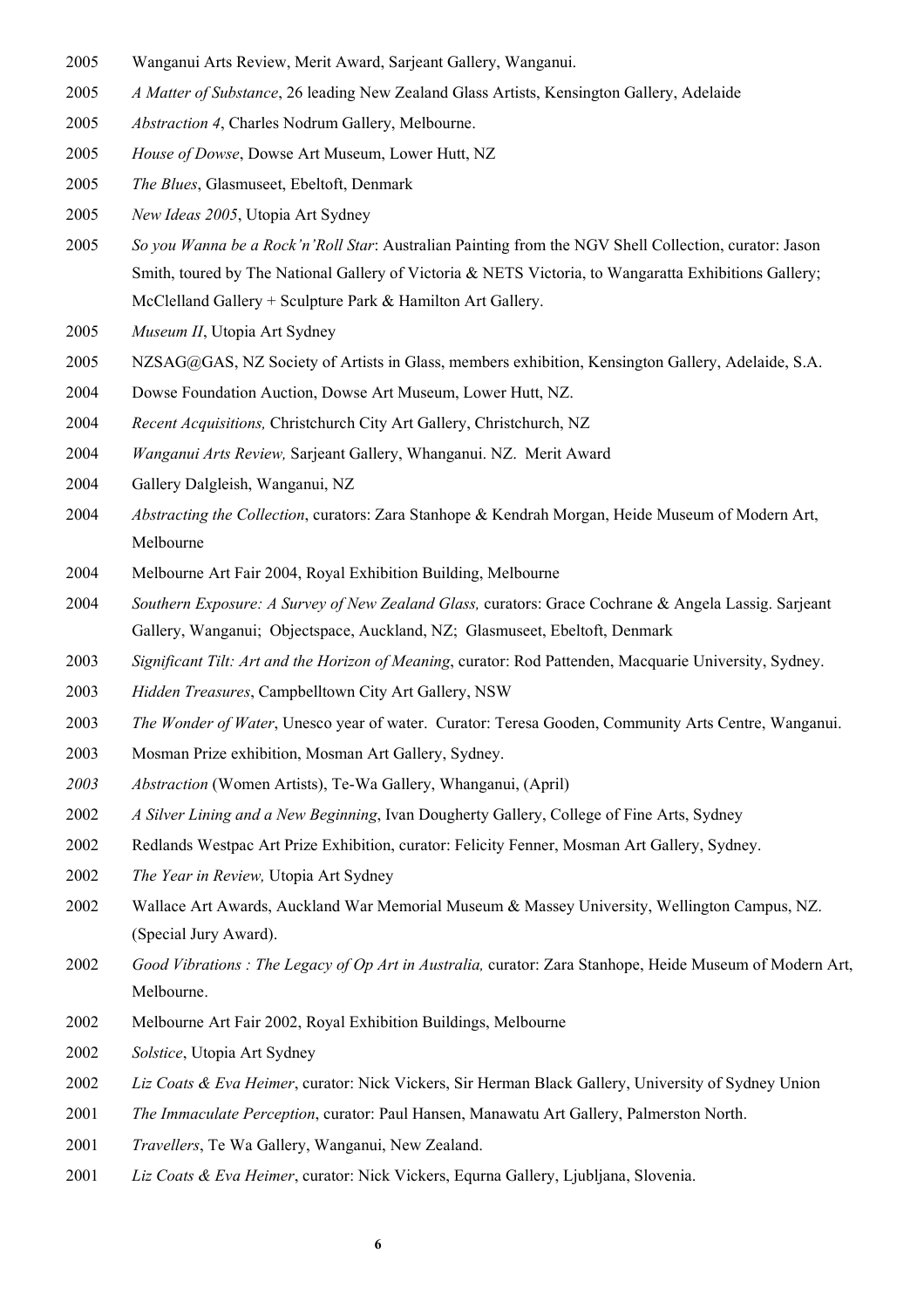- *Intersections of Art and Science*, in conjunction with ISIS-Symmetry Art & Science Congress, curator: Felicity Fenner, Ivan Dougherty Gallery, College of Fine Arts, University of NSW, Sydney
- *Leaping Boundaries: A century of New Zealand artists in Australia*, curator: Sue Gardiner, Mosman Art Gallery, Sydney
- *New Work*, Janne Land Gallery, Wellington, NZ
- *Strictly for the birds*, installation/performance at the 'Performances Conditionelles' Arts Festival, Taler, France, August. (presented by Sonja van Kerkhoff).
- *Dans le jardin des beaux arts,* site specific installation in the ARS aemula naturae gallery, Leiden, Netherlands. Curators: Sonja van Kerkhoff, Jacqueline Wassen, Sen McGlinn. (glass)
- *Door-to-door*: selected artists explore the concepts and connotations of the door. Curator: Rhoda Fowler, Fisher Gallery, Manukau City, Auckland (glass)
- Seoul International Communication Design Exhibition, Korea (digital images of glass)
- *The Numbers Game: Art and Mathematics*, curator: Zara Stanhope, Adam Art Gallery, Victoria University, Wellington
- *Meeting Lines: Margaret Roberts and Liz Coats*, Otago Polytechnic Art School, Dunedin
- *Who Am I*, curator: Paul Rayner, Sarjeant Gallery, Wanganui
- *Idea and Influence*, Annandale Galleries, Sydney
- *Expatriates II*, Te Wa Gallery, Wanganui, NZ.
- *Silver*, Curator: Nick Waterlow, Ivan Dougherty Gallery, Sydney. *Primary Colours: Red*, Annandale Galleries, Sydney.
- Australian Watercolour Institute, *Contemporary Invitational '98,* curator: Jo Holder, S.H. Ervin Gallery, Sydney
- *After the Masters 1993-7*, selected work. Curators: Jennifer Hardy & Nick Waterlow, Ivan Dougherty Gallery, Sydney.
- *Optics*, Curator: Nick Vickers, Sir Herman Black Gallery, University of Sydney Union
- *Co-Existence - Australian Artists Against Racism*, Hogarth Galleries, Sydney
- *Primary Colours: Blue*, Annandale Galleries, Sydney
- *Eco Poetics* Symposium, Synapse Art Initiatives, convenor: Neil Berecry, Somersby, NSW
- *Art-Inter-Change,* Exhibition in conjunction with 2nd IAAH Pacific Rim Conference on Adolescent Health, Bondi Pavilion Gallery, Sydney.
- *AAAR! WIK Jigsaw*, Conference for Reconciliation, Melbourne, 18-26 May.
- *AAAR! Message Sticks, Field of Dreams,* S.H. Ervin Gallery, Sydney.
- *Drawing on the Diaphanous* (glass artists in association with Ausglass Conference) Michael Nagy Gallery, Sydney.
- *Faces 1976-*1996, Film: Sue Ford & Ben Ford, Australian Centre for Photography (May 9-31)
- *Skirting Abstraction: Twelve Women Abstract Painters*, Curator: John Hurrell, Govett-Brewster Art Gallery, New Plymouth, NZ.
- *Unavailable Space*, Curator: Suzanne Bartos, Performance Space, Sydney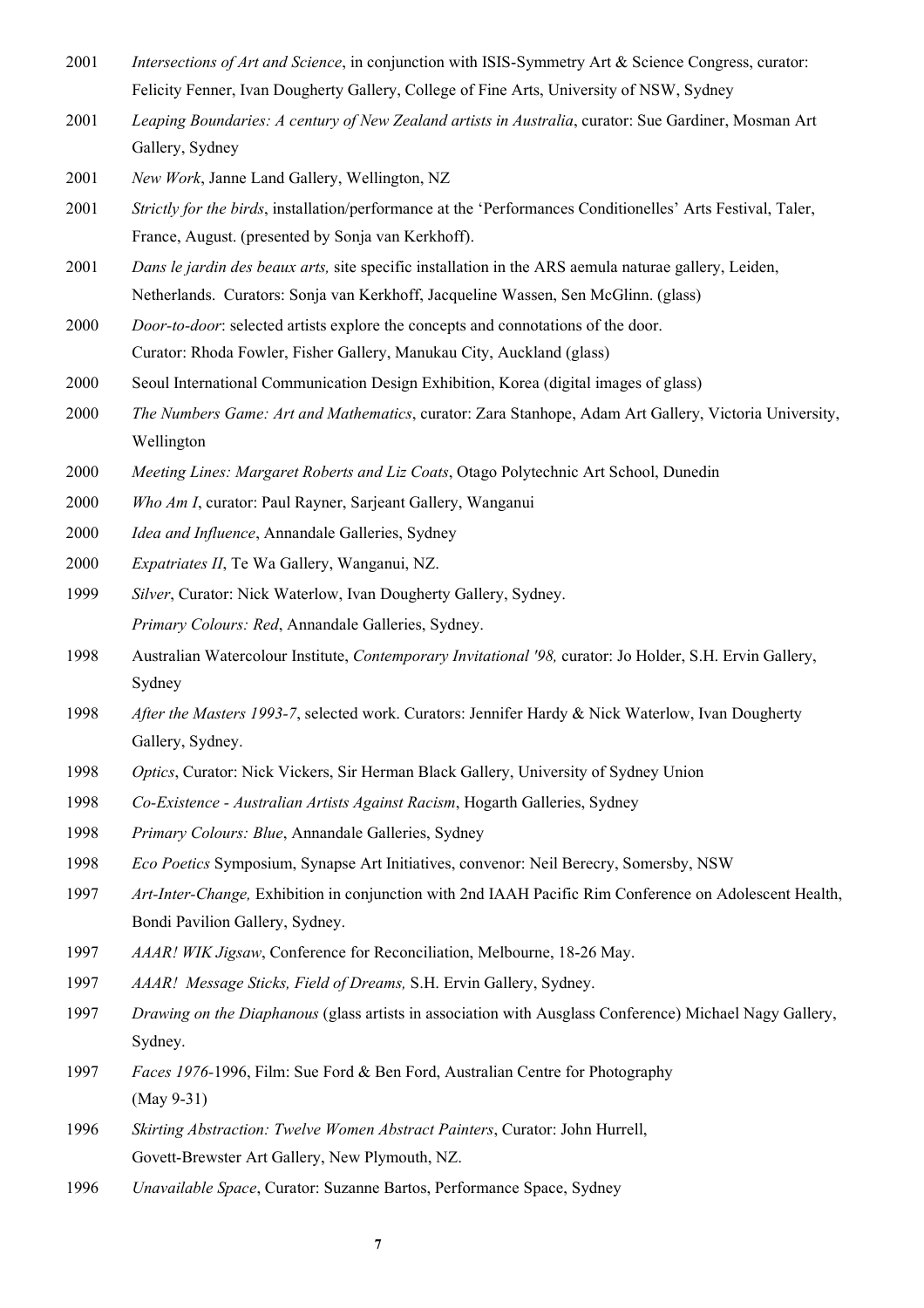- Mosman Art Prize exhibition, Sydney.
- ARTSEA Internet Exhibition & Auction for the Coral Reef Research Inst.
- Works from Stock, Brooker Gallery, Wellington.
- *Paper*, Annandale Galleries, Sydney.
- *Australian Contemporary Painting*, Annandale Galleries.
- *Ironsides*: exhibition & auction for New England Art Gallery, Powerhouse Museum, Sydney.
- *Minima:Maxima, Liz Coats, Jim Croke, Jon Plapp*. Curator:Nick Vickers, Sir Herman Black Gallery, Sydney University Union.
- Bathurst Art Purchase exhibition, Bathurst Regional Gallery.
- *Horst Kiechle, Margaret Roberts & Liz Coats,* curator: Adrian Hall, Parliament House Gallery, Sydney. (Exhibition linked to *Chimera* Symposium, a Synapse Art Initiatives event).
- *D.O.T.S. – Door Open Table Set* (a Synapse event), The Performance Space Gallery.
- *Traces: Aberdeen to – from Sydney*, curator: Adrian Hall (a Synapse event with post graduate students @ Robert Gordon University, Aberdeen), Sydney & Aberdeen, 10 Sept.
- *Girls! Girls! Girls!* Annandale Galleries, Sydney & Orange Regional Gallery, NSW.
- *Town & Gown*, Victoria University Collection, Wellington, NZ.
- *Three artists: Liz Coats, Esther Morgan Leigh, Geoff Thornley*, Brooker Gallery, Wellington, NZ.
- *Circle, Line, Square: Aspects of Geometry*, curators: Sioux Garside & Suellyn Luckett, Campbelltown City Art Gallery. (Touring: Newcastle, Albury, New England Regional Art Galleries).
- *Contemporary Australian Paintings: Works from the Allen,Allen & Hemsley Collection*, curator: Ewen McDonald. Melbourne International Festival, Victorian Arts Centre.
- *Going Public: Ideas for Transforming Public Space*, Annandale Galleries, Sydney.
- *Works on paper*, Sherman Galleries, Sydney, and Solander Galleries, Canberra.
- *Shift*, Performance Space, Sydney
- *Thought Painting*, Curator: Scott Redford, Michael Milburn Gallery, Brisbane.
- *The New Metaphysic*, curator: Felicity Fenner, Ivan Dougherty Gallery, COFA, Sydney.
- *29 Ways*, Visual Arts staff from the University of Western Sydney, Macarthur, Campbelltown City Art Gallery.
- *Frames of Reference: Aspects of Feminist Art*, curator: Sally Couacaud, Artspace @ Pier 4/5, Sydney.
- *The Drawing Show*, Syme/Dodson Gallery, Sydney.
- *Abstract Paintings*, Brooker Gallery, Wellington, NZ.
- *Fine & Decorative*, curator: Terrence Maloon, David Jones Art Gallery, Sydney.
- *Abstraction*, Curator: Victoria Lynn, Art Gallery of NSW.
- Tokyo Connection : Australian Artists' Studio in Tokyo, Heineken Village Exhibition Centre, Tokyo.
- *The Radiant Core*, Liz Coats, Leah McKinnon, Lee Friedlander, curator: Terence Maloon, David Jones Art Gallery, Sydney.
- *Works on Paper*, Brooker Gallery, Wellington, NZ.
- *Modern Australian Paintings*, Charles Nodrum Gallery, Melbourne.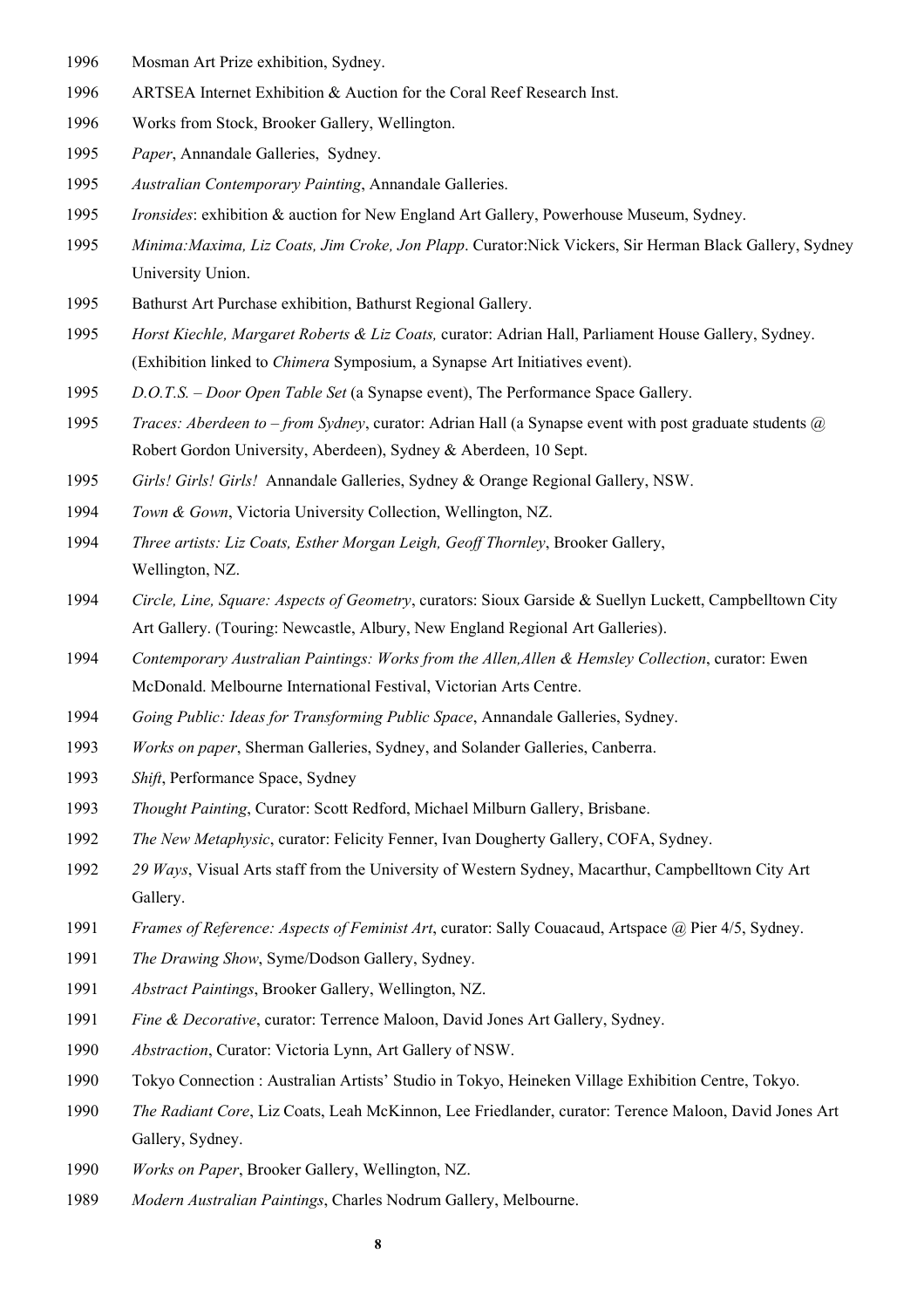- *Australian Watercolours, Drawings, Prints, 1935-1989*, Charles Nodrum Gallery, Melbourne.
- *Inside the Greenhouse*, Tin Sheds Gallery, Sydney.
- *Maiden Voyage*, First Draft Gallery, Sydney.
- *Structures of Necessity*, First Draft Gallery, Sydney.
- 1986/7 *Surface for Reflexion*, curator: Tony Bond, Art Gallery of NSW, Sydney.
- *The Subject of Painting*, curator: Paul McGillick, Art Gallery of NSW, Sydney.
- *In Visible Pursuit*, curator: Merilyn Fairskye, Artspace, Sydney.
- *Acquisitions*, Newcastle Regional Art Gallery.
- Powell Street Gallery, Melbourne.
- P*erspecta*, curator: Bernice Murphy, Art Gallery of NSW, Sydney.
- *Artspace Special Event*, Curator: Judy Annear, Artspace, Sydney.
- Golden Age Gallery, Ballarat.
- *From the Inside Out*, Women & Arts Festival, Sydney.
- *Ten Years After*, Ewing & George Paton Galleries, Melbourne University Union
- Group show, Coventry Gallery, Sydney.
- *Women's Art at Work*: A mobile exhibition of women's art on tour, Victoria.
- *Apmira*, Artists for Aboriginal Land Rights, Sydney.
- David Reids' Watercolour Show, David Reids' Gallery,Sydney.
- Capital Permanent Invitation Exhibition, Geelong Art Gallery.
- University of NSW Art Exhibition
- Women's Electoral Lobby Exhibition, Niagara Gallery, Melbourne.
- *The Map Show*, Ewing & George Paton Galleries, Melbourne Univ. Union.
- Wagga Wagga Annual Invitation Exhibition, Wagga Wagga Art Gallery.
- *The Women's Show,* Experimental Art Foundation, Adelaide.
- *Self Images,* La Trobe University, Melbourne.
- 1975/6 International Women Artists' Slide Exhibition, The Ford Foundation, New York.
- *Twenty Women Artists*, Auckland Society of Arts Galleries, Auckland, NZ.

### **CURATORIAL PROJECT**

*Fertile Ground: An artist looks at McCahon,* Hocken Library Gallery, Dunedin, NZ, (with catalogue essay)

#### **ARTIST RESIDENCIES**

- Bammy Residency, Mangrove Creek, NSW (Sept.)
- Power Institute University of Sydney Studio, Cite Internationale des Arts, Paris (April-June)
- 2013-2015 Researcher in Residence, Australian National University School of Art
- Artist-in-residence, Megalo Print Studio & Gallery
- Sydney College of the Arts, Glass Studio
- Hymie Sherman Studio, Bundanon Trust, Shoalhaven, NSW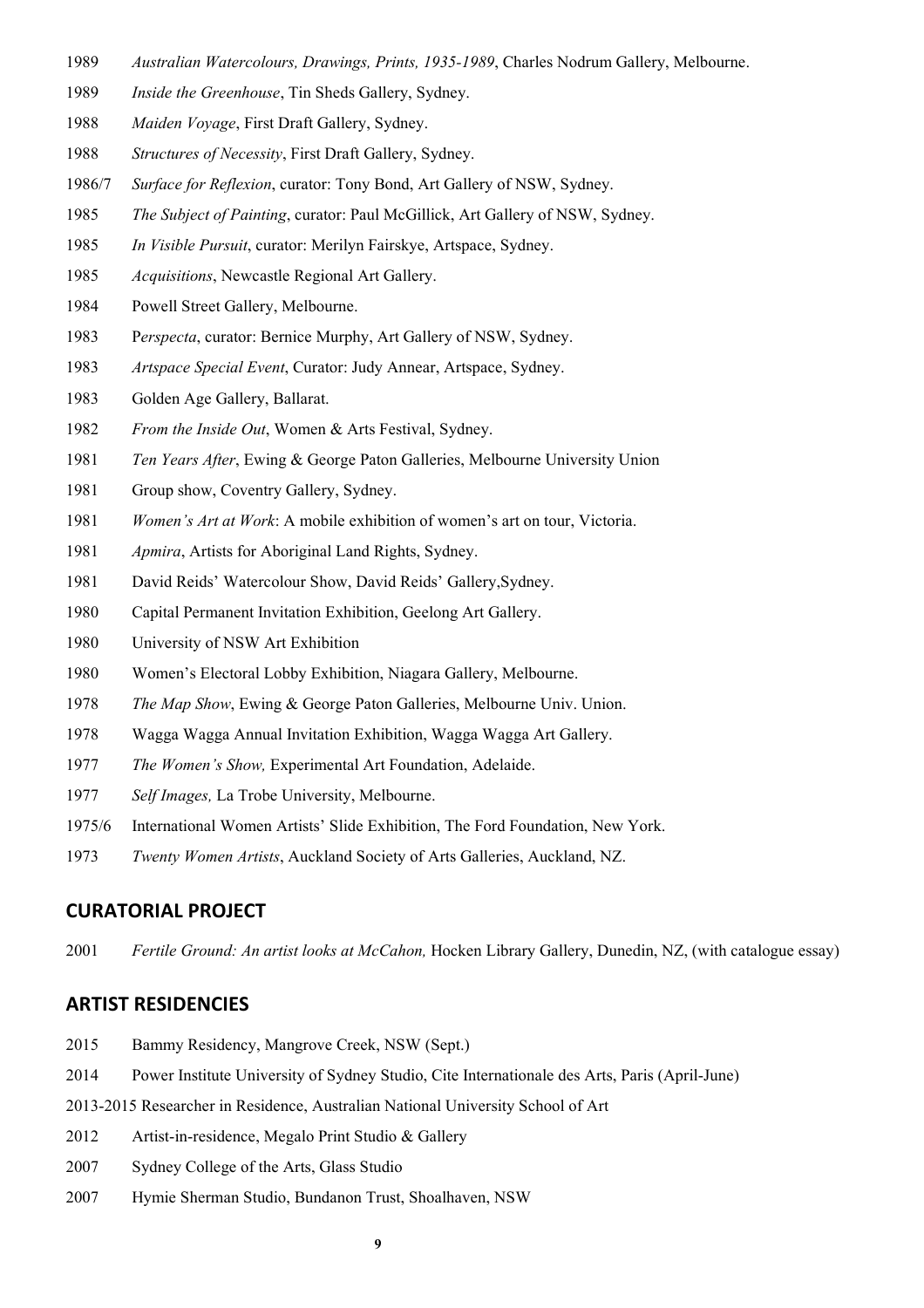- 2006 Ourimbah Campus of Newcastle University School of Art, NSW
- 2005 The Gunnery @ Artspace, NSW Ministry for the Arts Residency, Sydney.
- 2000 Eastern Institute of Technology, Hawkes Bay, NZ.
- 1999 Rita Angus Studio, Wellington, New Zealand.
- 1998 Asialink Residency, Beijing Art Academy, Beijing, China.
- 1996 Artist Residency, Otago Polytechnic School of Art, Dunedin, NZ. Artist Residency, University of Centerbury School of Art, Christchurch, NZ.
- 1987 Tokyo Studio, Visual Arts Board, Australia Council

#### **BOOKS**

- 2021 *Doing Feminism : Women's Art and Feminist Criticism in Australia*, editor: Anne Marsh, Miegunyah Press, Melbourne University
- 2019 Sachiko Tamai, *Reflections* Australian Artists Living in Tokyo, Balboa Press
- 2017 *Liz Coats - Active Seeing*, curator and Designer: Tony Oates. Essay by Bridie Lonie, 'The Enduring Power of Abstraction', Interview by Tony Oates, Drill Hall Publications, ANU, Canberra..
- 2010 Artist's statement with colour image in compilation : *Engaging Visions : Engaging Artists with the Community about the Environment*, curators & editors: John Reid, Rod Lamberts, Carolyn Young, Charles Tambiah, Australian National University, Canberra. (In association with *Engaging Visions,* an environmental project in four regions, supported by the Murray Darling Basin Authority.)
- 2008 *Contemporary Art Studio*, (eds.) Yang Wei & Shao Qi, Hunan Fine Arts Publishing House, China.
- 2005 *Australian Contemporary Painting: The Classic Works of 42 Excellent Artists*, (ed.) Jingzhe-ji, Shanghai People's fine Arts Publishing House, Shanghai, China, pp.20-21.
- 1997 Project Report for Master of Fine Arts, College of Fine Arts (COFA), University of NSW. Title: 'Fusing Colours on Flat Glass: A Study of Dimensional Colour'
- 1993 Anne Kirker, *New Zealand Women Artists*, 2nd edition, Craftsman House, Sydney (illus.).
- 1992 Sandy Kirby, Sight Lines: Women's Art & Feminist Perspectives in Australia, Craftsman House (illus.).
- 1990 Terence Maloon, chapter: 'Commitment to Abstraction', in: *Contemporary Australian Painting,* (ed.) Eileen Chanin, Craftsman House, Sydney.
- 1990 Max Germaine, (ed.) *Artists & Galleries of Australia & New Zealand*, Craftsman House (illus.).

### **JOURNALS**

- 2015 Katrina Liberiou, 'In the Picture', *MUSE*, Sydney University Museums journal, Issue No. 10, March 2015, p. 7.
- 2004 Liz Coats, 'Colour is structure in abstract painting'*, Journal of the International Society for the Interdisciplinary Study of Symmetry (ISIS-Symmetry),* 1-4, pp.34-7.
- 2004 Grace Cochrane, 'Southern Exposure, New Zealand', in *Neues Glas/New Glass*, Germany & USA, Fall, p.20- 7.
- 2002 Andrew Paul Wood, 'Shifting Geometries: Liz Coats', Review of solo exhibition, *Physics Room Annual 2001*, The Physics Room Trust, Christchurch, p. 18.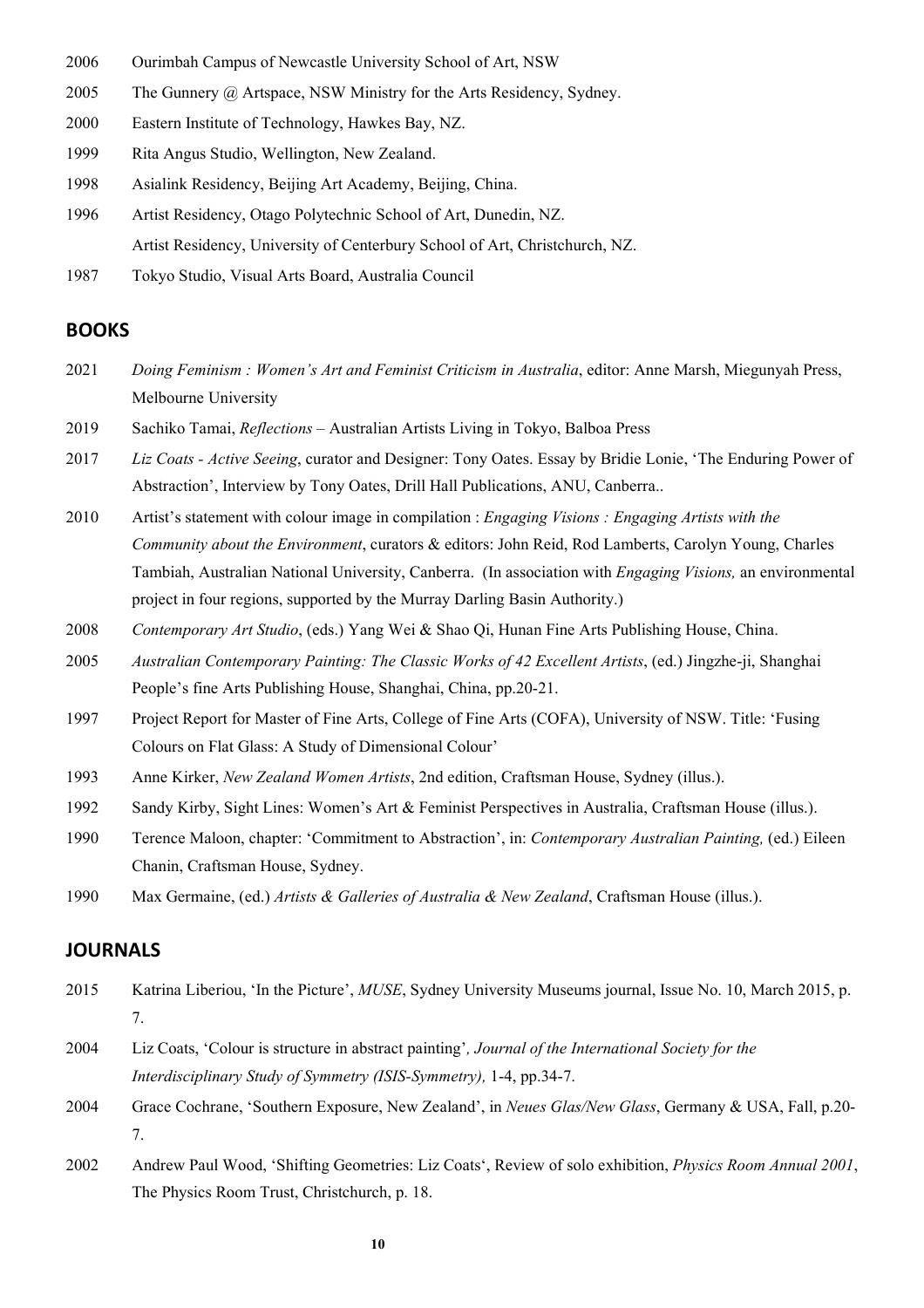- 2001 Bridie Lonie, 'Liz Coats: Holding Patterns', *Art New Zealand,* No. 98, Autumn.
- 2001 'Liz Coats: Notes from China', in: *Arts Dialogue*, Journal of the Ba'hai organisation, No. 54, February.
- 2001 Liz Coats, 'Dimensional Colour in Abstract Painting', published in: *Symmetry: Art and Science Quarterly*, 2001/1-2, pp.46-9.
- 2000 D'Arcy Dalzell, 'Liz Coats: Shifting Geometries', in: *art@sarjeant*, Quarterly Newsletter of the Sarjeant Gallery, Whanganui, NZ, March/April/May 2000.
- 1999 'Liz Coats, (Aspiring to) The Great Wide Open: Notes on China', in: *Australian Asian Arts Society Journal*, Vol. 8 No.1, March 1999.
- 1997 Allan Smith, 'Skirting Abstraction: Scepticism and Sensibility', *Art New Zealand*, No. 82, Autumn, pp.35-39 (illus.)
- 1992 Brigitte Carcenac de Torne, 'Colours that fan out subjectivity', in: *Binocular*, Vol.2, Moet et Chandon, Sydney, (eds.) Ewen McDonald & Juliana Engberg, pp. 113-127
- 1992 'Exploring the Burning House', interview with Nigel Hoffman, in: Transforming Art journal, 'A New Vision of Nature', Vol. 4 No.1, Sydney, pp.50-56. (Colour image of *The Fisherwoman and the Gardener: The Mirror* on the cover of the journal.)
- 1991 Ewen McDonald, 'Liz Coats: A Body of Work', in: *Art New Zealand*, Sept.
- 1987 'Liz Coats: Artist's Diary', in: *Arts Monthly* journal, December. (Essay written following Visual Arts Board artist residency in Tokyo, 1986).
- 1981 Janine Burke, 'Bringing it all back home: Thoughts on recent abstract painting' in: *Art & Australia*, Vol.18, p.370-4.

### **EXHIBITION CATALOGUES**

- 2017 *Abstraction – Celebrating Australian women abstract artists*, A National Gallery of Australia travelling exhibition, curator: Lara Nicholls, travelling to: Geelong Art Gallery, Vic.; Newcastle Art Gallery, NSW; Cairns Art Gallery, Qld; Tweed Regional Gallery; QUT Art Gallery, Brisbane
- 2016 *Art and Futures : Energy, Climate, Cultures*, DSA Gallery, Dunedin School of Art, Dunedin, (10-21 October)
- 2016 ANU Vice-Chancellor's College Artist Fellows Scheme (VCCAFS) 2015, includes artist's statement, Foyer Gallery, ANU School of Art, editor Prof. Chris McAuliffe, designer: Ursula Frederick. Artist's statement and image.
- 2016 *THRIVE Health and Wellbeing in the City We Need* A folio of Art and Text, compiled by John Reid in association with the Environment Studio, ANU School of Art, published by the International Institute for Global Health, United Nations University, Kuala Lumpur, Malaysia, in partnership with Think City, Penang, Malaysia, January 2016.
- 2015 *Ground Truthing – Artists and Archaeology*, curator: Ursula Frederick, Foyer Gallery, ANU School of Art (April). Artist's statement and image
- 2013 *Now & When : contemplating climates on the South East Coast*. Design & editing: John Reid, Environment Studio, School of Art, ANU. Sapphire Coast Marine Discovery Centre, Eden, NSW. Artist's statement and image
- 2013 *Abstracting the Collection*, curator: Gemma Weston, Cruthers Collection of Women's Art, Lawrence Wilson Art Gallery, University of Western Australia, Perth, WA. (colour illus. of *Shifting Sand*, 1982/8)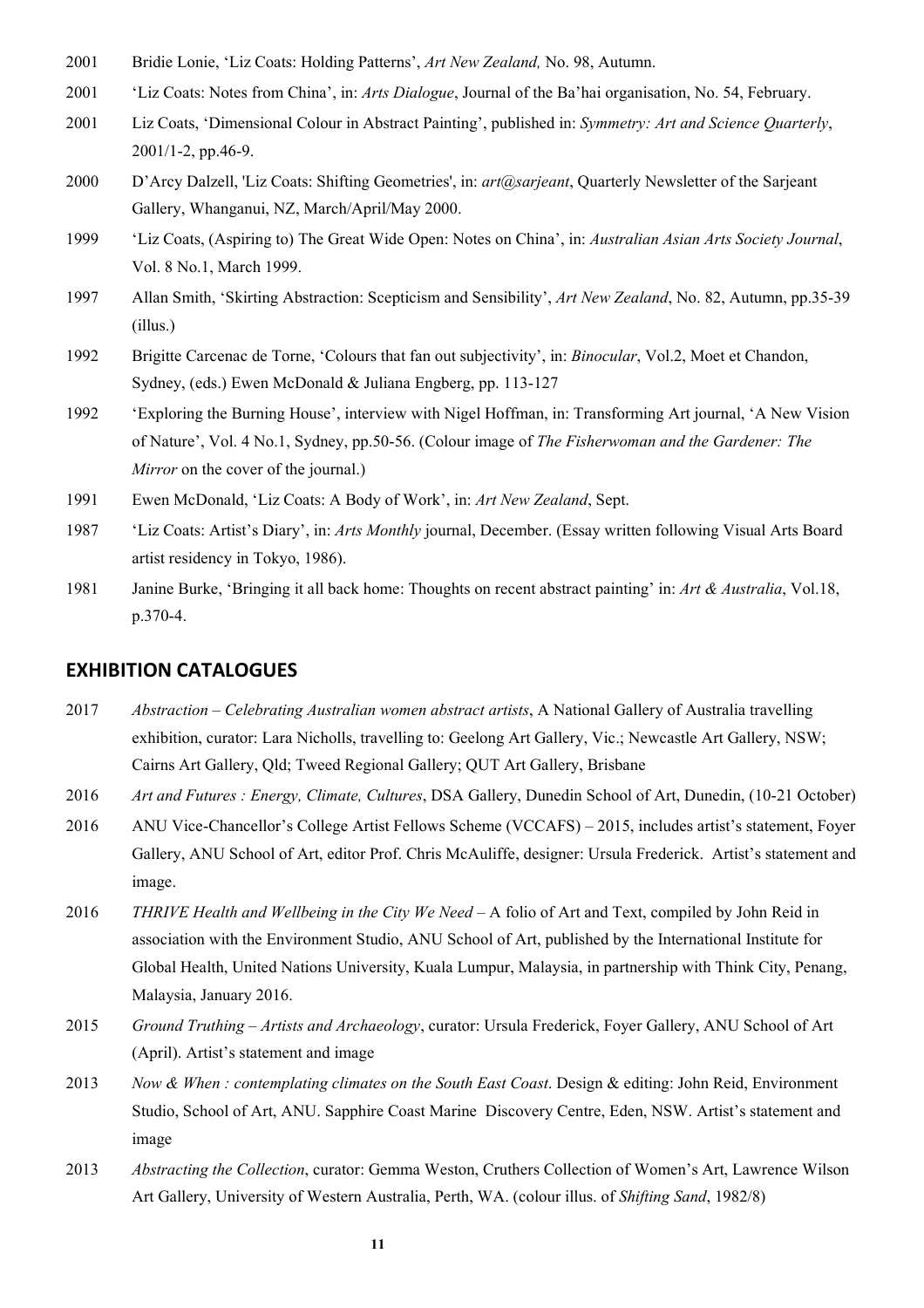- 2011 *Mallee [maeli:] Aesthetic responses to a semi-arid place*, ANU School of Art Environment Studio and Field Study program. Artist's statement and image.
- 2011 *Megablah : A series of ideas*, print posters, Megalo Print Studio & Gallery
- 2010 *This Way Up*. Three exhibitions of abstract paintings, curated by Ruth Waller and Peter Maloney; Essays: Laura Murray Cree & Ruth Waller, School of Art, Australian National University, Canberra. Exhibition venues: M16 Gallery, School of Art Gallery and ANCA Gallery, Canberra. Artist's statement and colour image.
- 2010 *Art Inspiring Education – Celebrating 15 Years*, Redlands Westpac Art Prize. Curator: Lindy Lee, Redlands Sydney Church of England Co-Educational Grammar School.
- 2009 *Engaging Visions: A Benalla Field Study*, Coordinator: John Reid, Benalla Art Gallery, Victoria.
- 2005 *Dawn Light*, International Contemporary Art Exhibition and Symposium, curators: Neil Berecry-Brown and Juliet Fowler-Smith, Gosford Regional Gallery, NSW.
- 2004 *Southern Exposure : A survey of New Zealand Glass*, essay by Grace Cochrane, with artist's statements, Glasmuseet, Ebeltoft, Denmark.
- 2003 *Liz Coats: New Paintings*, solo exhibition, Utopia Art Sydney. Bridie Lonie, essay: 'Analogical Machines'
- 2003 *Derek March: Dark Waters*, essay by Liz Coats, Lopdell House Gallery, Auckland, NZ.
- 2003 *Significant Tilt: Art and the Horizon of Meaning,* curator: Rod Pattenden, Macquarie University, Sydney.
- 2002 *Good Vibrations: the legacy of 'Op' Art in Australia*, curator: Zara Stanhope, Heide Museum of Modern Art, Melbourne.
- 2002 *Points of View: University of Technology Sydney Art Collection*, (ed.), Ewen McDonald, University of Technology Sydney 2002.
- 2001 *Intersections of Art and Science*, in association with ISIS-Symmetry Art & Science Congress, Ivan Dougherty Gallery, College of Fine Arts, University of NSW, Sydney. Curator: Felicity Fenner, essay: Anna Munster.
- 2001 *Fertile Ground: An artist looks at McCahon*. Liz Coats writes and curates on Colin McCahon for an exhibition at the Hocken Library Gallery, Dunedin.
- 2000 Zara Stanhope, curator's essay in association with group exhibition: *The Numbers Game: Art and Mathematics*, Adam Art Gallery, Victoria University, Wellington.
- 2000 Liz Coats, essay: 'Inside Painting', for exhibition, *Meeting Lines: Margaret Roberts & Liz Coats*, Otago Polytechnic School of Art, Dunedin, NZ
- 1998 Artist's statement in catalogue: *The Sieve, Nets & Everything*, solo exhibition: Creation Gallery, Beijing.
- 1998 Artist's statement: *Morphic Paintings*, for solo exhibition, Annandale Galleries, Sydney.
- 1996-8 Photo-documentation & catalogue report in: Japan Foundation: International Forum. Symposium: Artist-inresidence program - Weighing up the options, celebrating 100 years of Australia-Japan Friendship. Coordinator: Emiko Namikawa, Tokyo, 4 Feb.
- 1995 Bruce James, catalogue essay: *In the Congregations, the paintings of Liz Coats*, for solo exhibition, Brooker Gallery, Wellington, NZ.
- 1995 Liz Coats, essay on the work of Margaret Roberts, for group exhibition of installation artists, The Viaduct Project, Sydney., sym
- 1995 *The Shell Collection of Contemporary Australian Painting.* Curator: Robert Lindsay, Melbourne (illus.).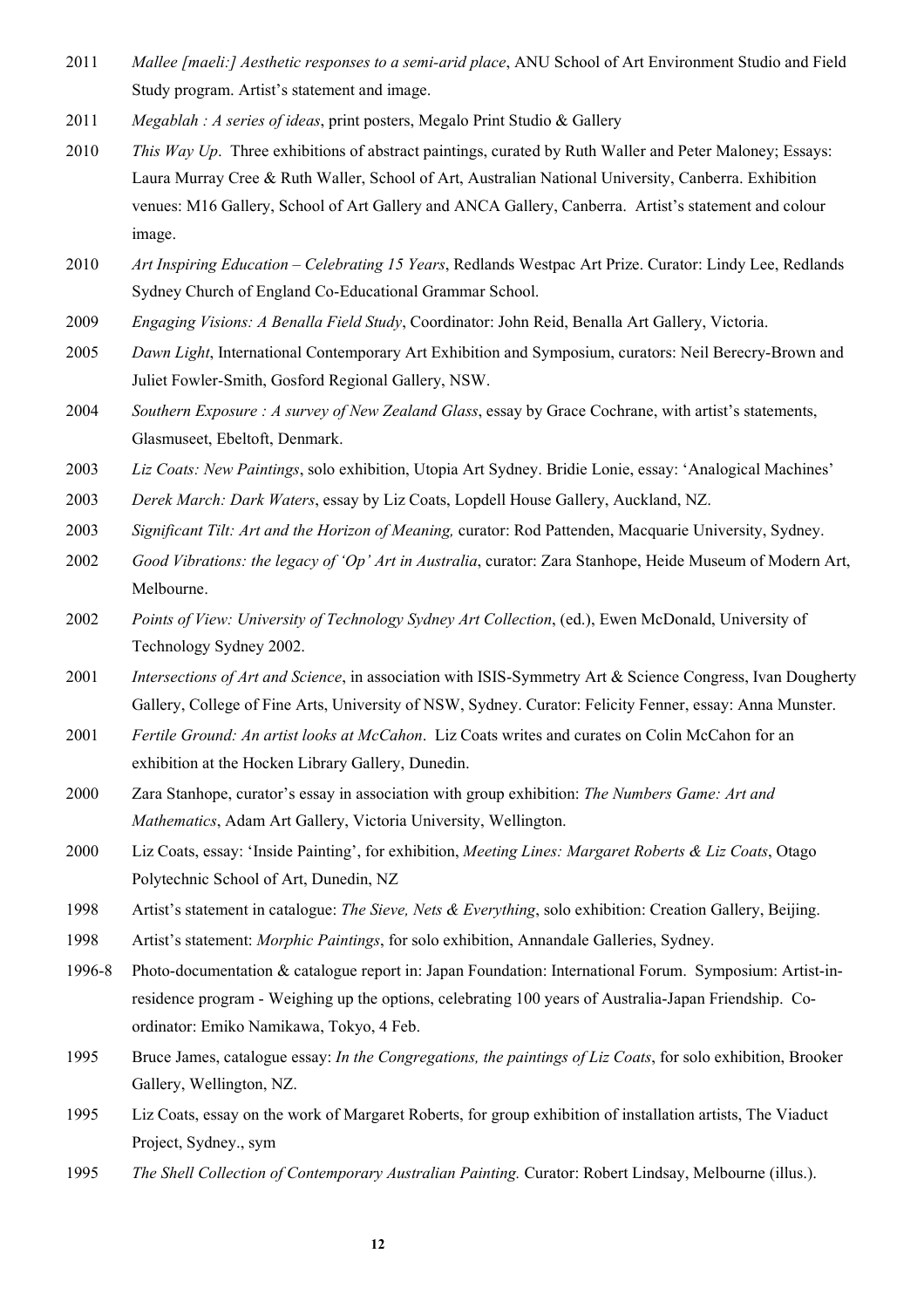- Sioux Garside & Jenny Zimmer, catalogue essays for group exhibition: *Circle, Line, Square: Aspects of Geometry*, Campbelltown City Art Gallery (illus.).
- Works from the Allen, Allen & Hemsley Collection, Melbourne International Festival, Victorian Arts Centre, curator: Ewen McDonald, (illus.).
- *Selected Paintings*, solo exhibition, Charles Nodrum Gallery, Melbourne.
- *The New Metaphysic*, curator, Felicity Fenner, Ivan Dougherty Gallery, College of Fine Arts, Sydney.
- Cover illustration: 'The Fisherwoman and the Gardener: The Heart', in: *Study Design booklets for Languages other than English*, including Indonesian, Modern Greek, German, Italian, French, ChineseJapanese Study Design,Victorian Curriculum & Assessment Board (VCAB), Melbourne, 1990.
- *Magnetism* painting illustrated in *New Zealand Art Diary*, Wellington 1993, GP Publishing
- *Frames of Reference: Aspects of Feminist Art*, curator: Sally Couacaud, Pier 4/5, Sydney (in association with *Dissonance*, Australian contemporary women's art). Artist's statement with images.
- *Abstraction*, curator and essay, Victoria Lynn, Art Gallery of NSW, Sydney (illus.).
- *The Radiant Core*, Liz Coats, Leah McKinnon & Lee Friedlander,Terence Maloon, Curator and essay, David Jones Gallery, Sydney.
- *Tokyo Connection: Twelve Australian artists in Tokyo*, Visual Arts Board, Australia Council. Artist's statement.
- Drawings by Leah Mackinnon, essay by Liz Coats, First Draft Gallery, Sydney.
- *Structures of Necessity*, an exhibition of women artists now, in two parts, First Draft Gallery, Sydney.
- *Surface for Reflexion*, Tony Bond, curator and essay + artist's statement, Art Gallery of NSW, Sydney & touring Regional NSW Galleries.
- *The Subject of Painting*, curator and essay, Paul McGillick, Art Gallery of New South Wales.
- *In Visible Pursuit*, curators and essay, Ingrid Perez & Gary Sangster, Artspace, Sydney.

### **INTERVIEWS**

- Liz Coats and Tony Oates in conversation. In: publication: *Liz Coats - Active Seeing*, curator and Designer: Tony Oates, Drill Hall Publications,
- Interview with Simon Jenkins, 'Active Seeing a feast for the eyes', Feature: *ANU Reporter*, Vol.48 No.4, Summer
- Radio interview for the *Engaging Visions* project and exhibition, *Artworks* program, ABC Radio National, 13 September
- Interview with Julie Karabenick, USA, for *Geoform*, abstract artists' international website: www.Geoform.net
- Interview with Tarek Bazley for *What's Going On*, Radio National, NZ, (11.11.03). In association with solo exhibition, *Shifting Geometries*, Sarjeant Gallery, Wanganui
- Interview with Sabrina Achilles, 'Tokyo Connection', in: *From Australia: Contemporary Art & Craft*, No. 2, Australia Council publication.
- Interview with Graham Wicks, in: *Australian Embassy Bulletin*, Tokyo, January.
- Interview with Yoko Matsuda, in: *Bijutsu Techo*, Contemporary Art Magazine, Tokyo, July, p.249.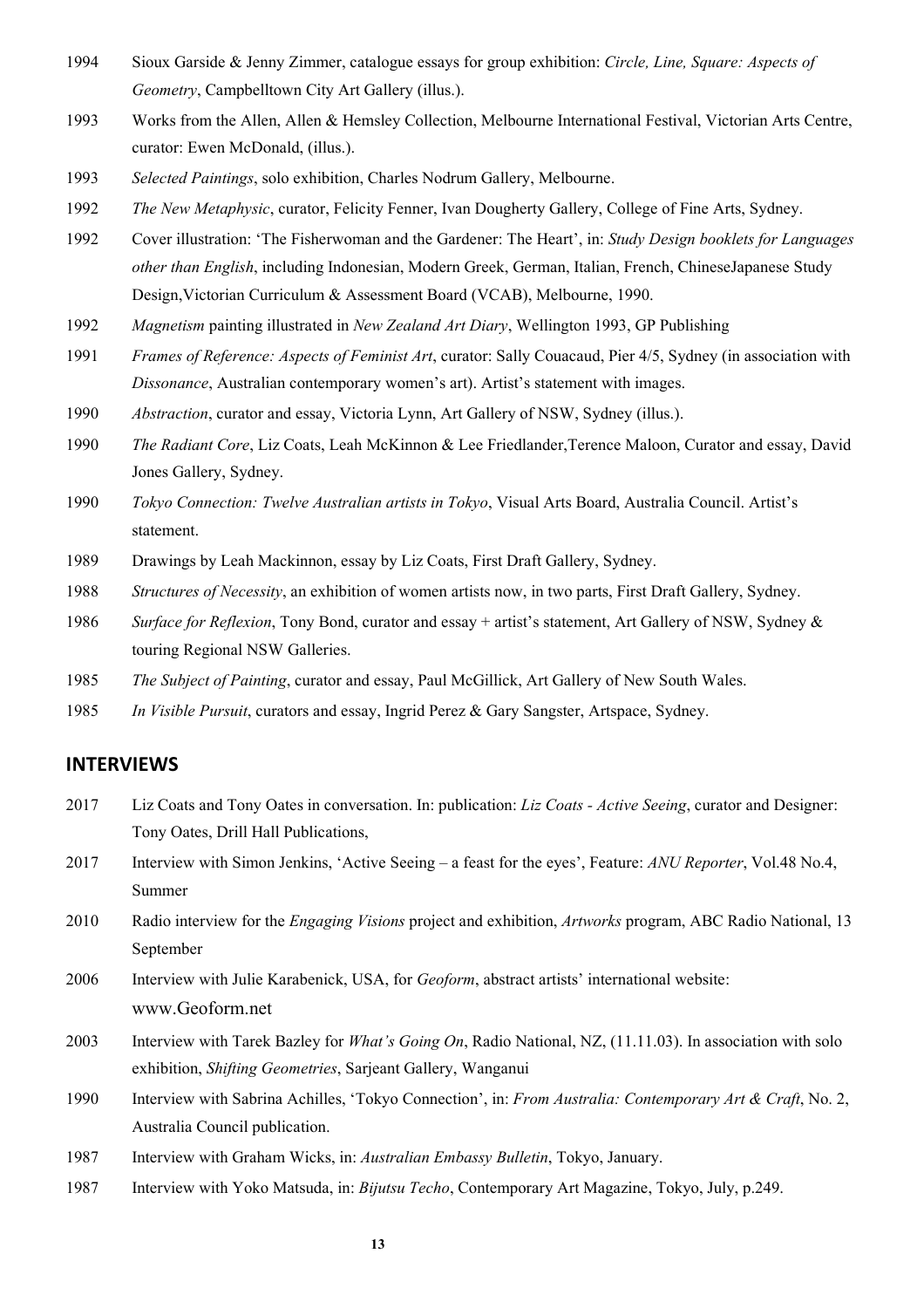## **CONFERENCES; SYMPOSIA**

- 2021 'An Early Modernist Experiment with Colour Perception', International Conference : *Colour Connections*, initiated by the Colour Society of Australia on Zoom, March
- 2019 Paper presented at ANU and Geoscience Australia, Symposium, convenor: Ruth Waller, ANU School of Art, 9 August
- 2016 Paper on Mikhail Matiushin's colour research, titled: *A link with the past in continuous re-formation, Art & Futures: Energy, Climate, Cultures*, Symposium, co-ordinated by Dunedin School of Art & Otago University (14-15 October).
- 2016 Colour and Vision Workshop with art and science students, ANU School of Art (July)
- 2010 Paper on Paul Cezanne, Symposium on Post-Impressionism from the Musee D'Orsay, convened by ANU School of Art Painting Workshop, at the National Gallery of Australia
- 2010 'Some Thoughts on Painting', Symposium for three exhibitions: *This Way Up: three exhibitions on Abstraction*, ANU School of Art, Painting workshop (Oct.)
- 2010 'Paul Cezanne and the painting: *Rocks near the caves above the Chateau Noir*, ca. 1904', artists' forum in association with 'Masterpieces from Paris: Van Gogh, Gauguin, Cezanne & beyond. Post-Impressionism from the Musee D'Orsay, Paris. Held at the National Gallery of Australia, Canberra, for the Painting Department, School of Art, ANU, March 10-12.
- 2010 Paper on Russian avant-garde artist, Mikhail Matyushin, presented at the Art Association of Australia & New Zealand (AAANZ) conference, Adelaide, December.
- 2005 Paper 'On Making Paintings' at *Dawn Light* Symposium, convened by Juliet Fowler-Smith & Neil Berecry, Ourimbah Campus, Newcastle University, NSW. In association with *Dawn Light* exhibition, Gosford Regional Gallery, NSW.
- 2004 'Colour is structure in abstract painting'*,* paper presented at Symmetry: Art and Science Tihany Congress, Hungary
- 2004 NZ Society of Artists in Glass Conference, Wanganui
- 2001 'Shifting Geometries : Dimensional Colour in Abstract Painting', paper presented at ISIS-Symmetry: Art & Science Sydney Congress, University of NSW, Sydney, 7-14 July.
- 1998 'Finding Simplicity: Engagement with painting as a living exchange' Liz Coats paper with slides, presented by Prof. Liz Ashburn at ISIS 4th International Congress on Art and Science, The Technion, Israel Institute of Technology, Haifa, Israel.
- 1998 Colloquium 'On Painting', organised by Victoria Lynn, Art Gallery of NSW.
- 1997 'Finding Simplicity: Engagement with painting as a living exchange', Paper presented at *Intersections '97 Conference* (in association with *Perspecta* exhibition, curated by Bernice Murphy, Art Gallery of NSW).
- 1995 Chimera Symposium and exhibition, Synapse artists, convenors: Adrian Hall and Neil Berecry, College of Fine Arts (COFA), University of NSW, Sydney.
- 1996 Colloquium on contemporary women artists: Liz Coats, Noelene Lucas & Kate Briscoe. Conference on Religion, Literature & the Arts, Sancta Sophia College, Sydney University.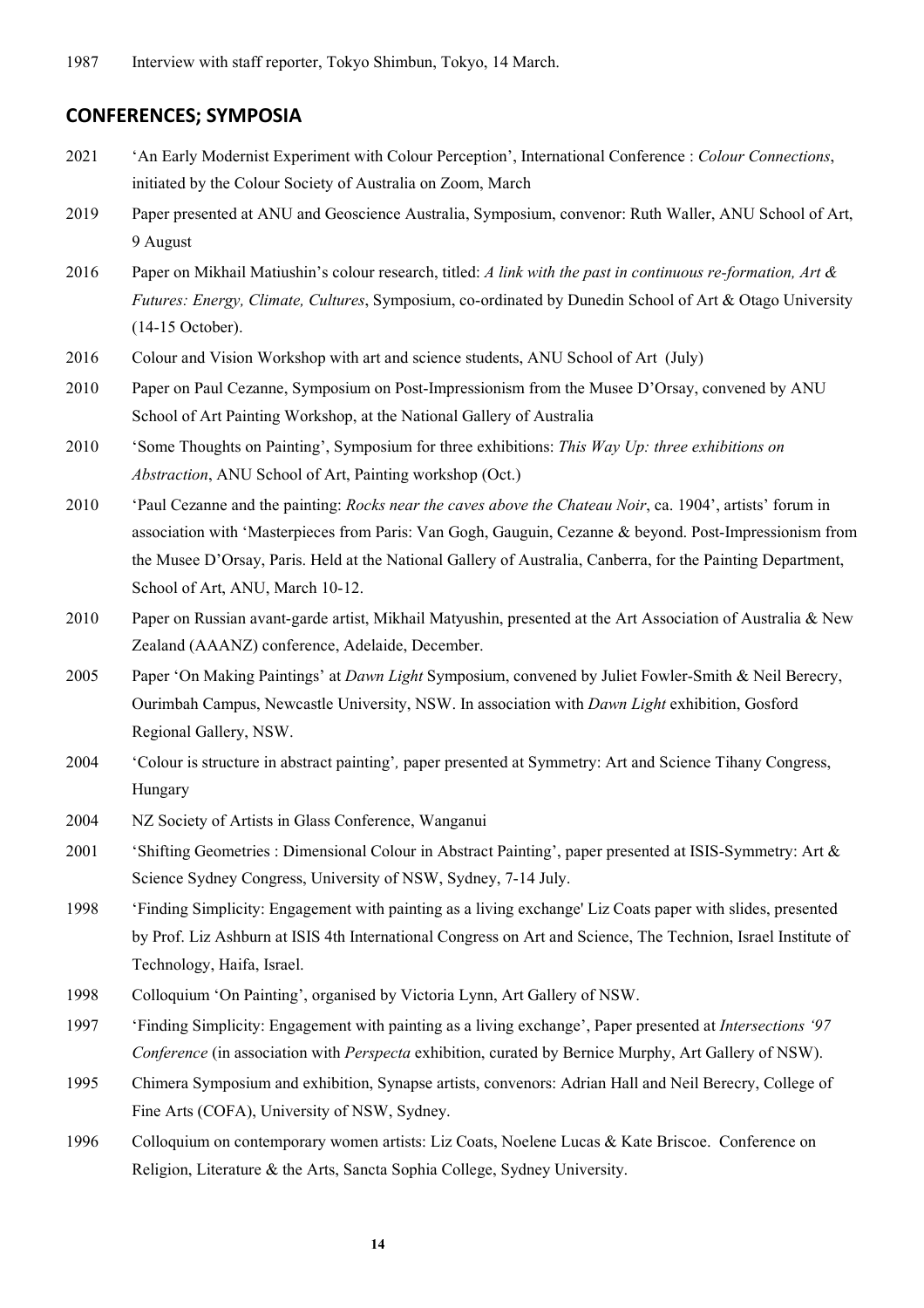- 1990 Paper presented at Symposium in association with exhibition: *Tokyo Connection: Australian Artists' Studio in Tokyo,* 26 June
- 1990 Presentation at 11th Australia/Japan joint seminar, organised by the Australia/Japan Foundation, Hachioji, Japan.
- 1985 Paper on Women's Domestic Work in 19th Century Rural Australia, Women's Studies Conference, University of Sydney. (As Assistant curator in charge of the Domestic History collection, Powerhouse Museum, Sydney).

### **FILM**

- 1996 Sue Ford & Ben Ford, *Faces 1976-1996*, women artists participate in a film on four screens to encore the original *Faces* 16mm film of 1976
- 1976 Participation in Sue Ford's 16mm film: *Faces 2*.

### **REVIEWS**

- 2017 Sasha Grishin, 'Personal, immersive visions of colour', *The Canberra Times* Arts, Friday (Nov. 10)
- 2014 Sally Pryor, 'Capital Life', (brief paragraph), *The Canberra Times*, Saturday November 29
- 2013 Sasha Grishin, 'Intensity of Purpose: 21 Years of ANCA', *The Canberra Times*, 27.04.2013
- 2012 Sarah Rice, 'Some words on Word of Mouth', *Art Monthly*, November 2012, p.36-8
- 2008 Basil Holmes, Review in *Gulf News*, Waiheke Island, Auckland, NZ. (solo exhibition at Tivoli Gallery, Waiheke Island, NZ).
- 2002 Anne Loxley (the Redlands Westpac art prize), *Sydney Morning Herald,* October.
- 2003 Laurel Stowell, 'City Artist Honoured (Lilian Ida Smith Award)'. In: *Wanganui Chronicle*, (10.10.03).
- 2001 Liz Coats & Eva Heimer at Equrna Gallery, Ljubljana, Slovenia. Courtney Kidd, 'Intersections of Art & Science', Ivan Dougherty Gallery, COFA, University of NSW, *Sydney Morning Herald,* 13 June.

Paul Field, solo exhibition: 'Shifting Geometries' and curated exhibition: 'Fertile Ground: An artist looks at McCahon', Hocken Library Gallery, Dunedin, *Otago Daily Times,* 5 April

1998 Nicky Combs, solo exhibition: Creation Gallery, Beijing, Illus. with Chinese text, *Art Life Magazine,* July, China.

Zhongguo Yishu Bao, review of solo exhibition at Creation Gallery, Beijing, *Art Paper,* 3 July. Brief reviews in: *China Daily,* 'Exhibitions', 29 June & 4 July; *Youth Daily* (illus.) 23 June; 'Beijing Weekend: Art', 27 June, 3 July.

- 1997 Bruce James, solo exhibition, glass: Annandale Galleries. Review: *Sydney Morning Herald,* 7 February. Joanna Mendelssohn, solo exhibition, Annandale Galleries, Review: Liz Coats, Painting with Glass, *The Australian,* 'Arts on Friday' 31 January.
- 1996 Bruce James, solo exhibition: Annandale Galleries, Review: *Sydney Morning Herald,* 21 June.
- 1996 Charmian Smith, 'Process should not be 'mystery', *Otago Daily Times*, 3 Sept.
- 1997 Paul McGillick, *Australian Financial Reviews*, solo exhibition: Annandale Galleries, 28 June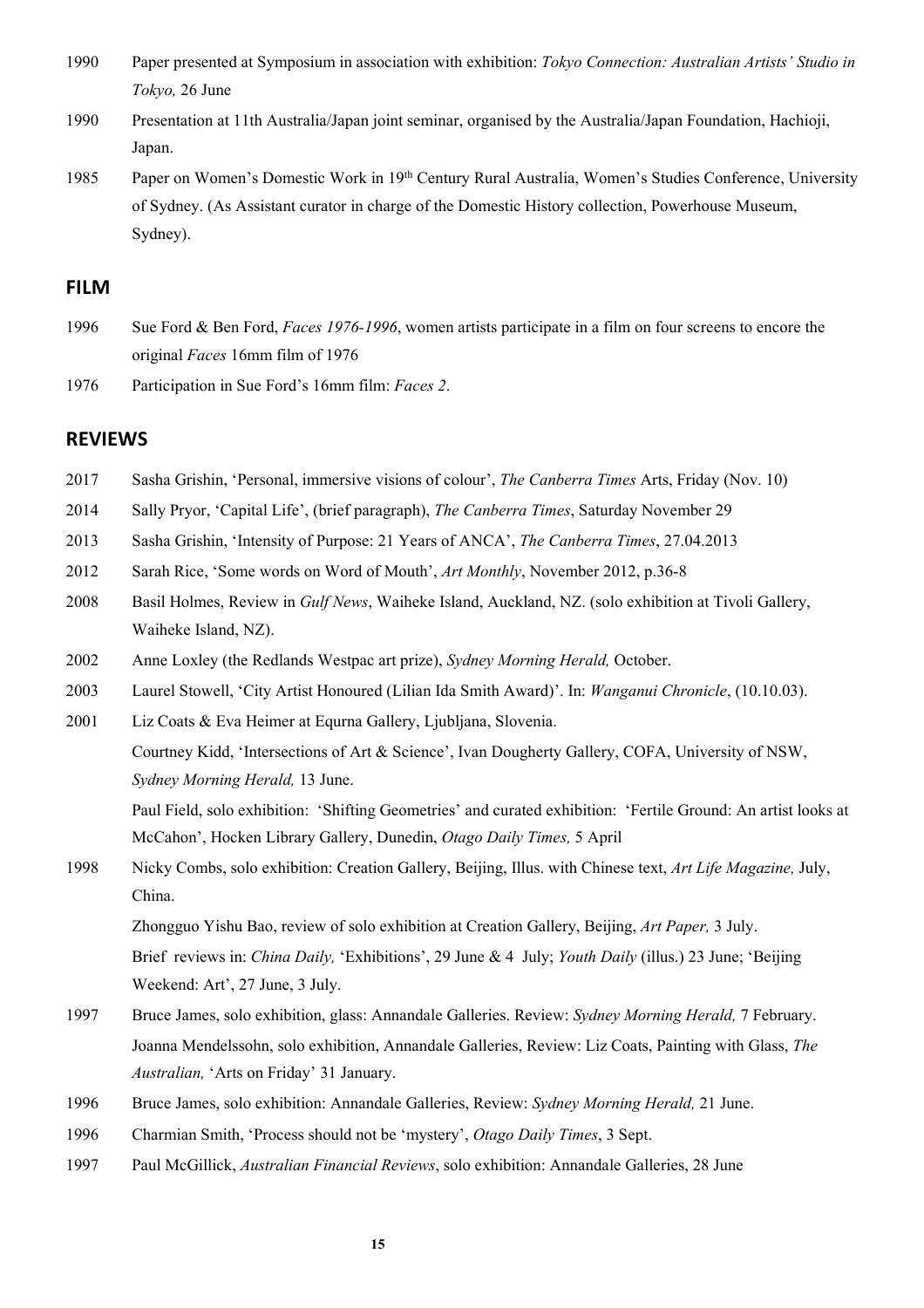- 1995 Stephen Cain, *Evening Post,* Wellington NZ, solo exhibition: Brooker Gallery, 25 November. Felicity Fenner, *Sydney Morning Herald,'* Minima:Maxima', 21 April.
- 1994 Stephen Cain, *Evening Post*, Wellington, 'Liz Coats, Esther Morgan Leigh, Geoff Thornley at Brooker Gallery', 3 December

Elwyn Lynn, *Australian '*Weekend', solo exhibition, Annandale Galleries, 11-12 June

Felicity Fenner, *Sydney Morning Herald, '*Circle, Line, Square', Campbelltown, Newcastle, Albury & New England Art Galleries, NSW, Sept.

- 1993 Natalie King*, Art and Text,* September 1992 Lynette Fern, *Sydney Morning Herald,* solo exhibition, Annandale Galleries, 3 July Julie Ewington, *Art & Text,* No. 41, 'Frames of Reference' Stephen Cain, *The Evening Post,* Wellington, NZ, 'Luise Fong – Pathology; Liz Coats – works on paper', Brooker Gallery, Wellington, NZ, 19 June.
- 1992 Bronwyn Watson, *Sydney Morning Herald, '*The New Metaphysic', Ivan Dougherty Gallery, Sydney, 4 Dec.
- 1991 Meredith Morse, 'The Politics of Metaphor', *Eyeline* No.17, Summer, 'Frames of Reference' Rob Taylor, *The Dominion,* Wellington, *Abstract Paintings,* Brooker Gallery, 30 January. Stephen Cain, *Evening Post,* Wellington, NZ, 'Geoff Thornley, Liz Coats and Mervyn Williams', Brooker Gallery, Wellington, NZ, 12 February.
- 1990 Joel Perron, *Japan Times,* 'Tokyo Connection: Twelve Australian Artists', Tokyo, 10 June, Rodney O'Brien, *Japan Times Colour Supplement* (illus.), 'Tokyo Connection: Twelve Australian Artists', Tokyo, 9 July Elwyn Lynn, *Weekend Australian,* 'Abstraction', Art Gallery of NSW, 9/10 June Elwyn Lynn, *Weekend Australian,* solo exhibition, Syme/Dodson Gallery, Sydney, 7/8 July Bronwyn Watson, *Sydney Morning Herald,* solo exhibition, Syme/Dodson Gallery, 29 June John Hawke, *Art Monthly,* No.33, August, solo exhibition, Syme/Dodson Gallery Christopher Allen, *Sydney Morning Herald,* 'The Radiant Core', David Jones Gallery, 21 July
- 1989 John McDonald, *Sydney Morning Herald*, solo exhibition, Syme/Dodson Gallery, 1 April Jacques Delaruelle, *Sydney Review,* No. 11, April, solo exhibition, Syme/Dodson Gallery Joanna Mendelssohn, 'The Vision Splendid', in: *The Bulletin*, 24 October.
- 1988 Bronwyn Watson, *Sydney Morning Herald,* group exhibition, *Maiden Voyage,* First Draft Gallery, 22 January Bronwyn Watson, *Sydney Morning Herald,* group exhibition, *Structures of Necessity,* First Draft Gallery, 30 September
- 1987 Takaki Hasegawa, 'Stillness and Motion through using Japanese paper as material', Yomiuri *Shimbun,* November
- 1986 Terence Maloon, *Sydney Morning Herald*, solo exhibition, Garry Anderson Gallery,29 March Elwyn Lynn, *Australian,* solo exhibition, Garry Anderson Gallery, 5 April Susanna Short, *Daily Telegraph,* solo exhibition, Garry Anderson Gallery, 27 March Joanna Mendelssohn, *Art Network,* Winter/Spring, solo exhibition, Garry Anderson Gallery John McDonald, *Sydney Morning Herald,* 'Critic's Choice', 27 December John McDonald, *Sydney Morning Herald,* 'Surface for Reflexion', Art Gallery of NSW, 6 December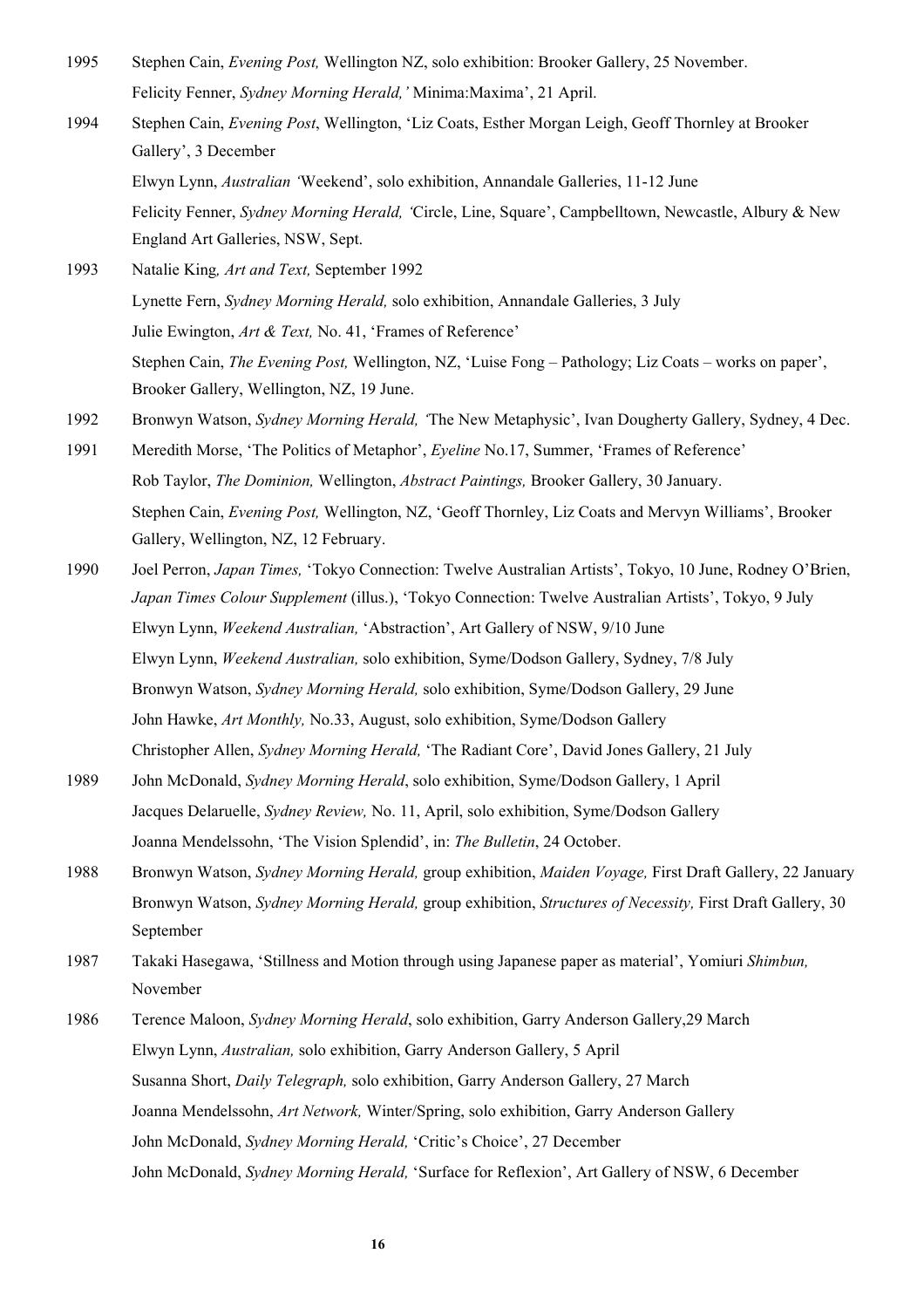- Terence Maloon, *Sydney Morning Herald,* solo exhibition, Garry Anderson Gallery, 19 April Susanna Short*, Sydney Morning Herald,* solo exhibition, Garry Anderson Gallery, 3 May Terence Maloon, *Sydney Morning Herald, '*Critic's Choice', December
- Terence Maloon, *Sydney Morning Herald,* solo exhibition, Garry Anderson Gallery, 21 April
- Nancy Borlase*, Sydney Morning Herald,* solo exhibition, David Reids' Gallery, 16 May Elwyn Lynn, *Australian,* solo exhibition, David Reids' Gallery, 9 May Exhibition commentary, Art & Australia, Summer 1981
- Gordon H. Brown, *Auckland Star,* solo exhibition, Gallery Data, Auckland Arts Festival, 5 April Mary Eagle, *The Age,* group exhibition: *The Map Show,* Ewing & George Paton Gallery,
	- 17 May
- Mary Eagle, *The Age,* solo exhibition, Ewing & George Paton Gallery, 16 November.

## **ARTIST TALKS**

- 'Colour Notes', Monthly Webinar for the Colour Society, NSW, 27 September.
- Artist Forum, Dunedin School of Art, NZ, March.
- 2016 Talk on Agnes Martin for 2<sup>nd</sup> year painting students, ANU School of Art, Collection Study Room, Australian National Gallery, Canberra.
- *Painters and Colour Vision Workshop* in association with the Vice-Chancellor's College Visiting Fellows Scheme-2015. Dr Liz Coats and Assoc. Prof. Krisztina Valter, Seminar room, John Curtin School of Medical Research, 14 December.
- Talk on artist, Colin McCahon, for painting students, ANU School of Art, Canberra
- Artist's Forum, National Art School, Paddington, Sydney, 28 August
- Mikhail Matyushin, Post-graduate forum, Painting Department, School of Art, ANU School of Art, Australian National University, Canberra.
- Floor talk at the exhibition: *Foresight: Works from the University of Sydney Union Art Collection*, University of Sydney Art Gallery.
- Talk at Tivoli Gallery, Waiheke Island (in association with solo exhibition)
- Guest lecture, Wanganui UCOL School of Art, Wanganui, NZ.
- Guest lecture for Glass Studio, Sydney College of the Arts, University of Sydney.
- Guest lecture Newcastle University School of Visual Art, Newcastle, NSW.
- Guest Lecture at Ourimbah Campus of Newcastle Univ. School of Art, Central Coast, NSW.
- Guest lecture at School of Visual Art, Hunter Institute of TAFE, Newcastle, NSW
- Talk with slides, Sarjeant Gallery, Wanganui, NZ.
- Talk in association with solo exhibition at X Space, School of Art & Design, Auckland University of Technology
- Talk for painting students at Wanganui Regional Community Polytechnic.
- Guest lecture at Otago Polytechnic School of Art, Dunedin.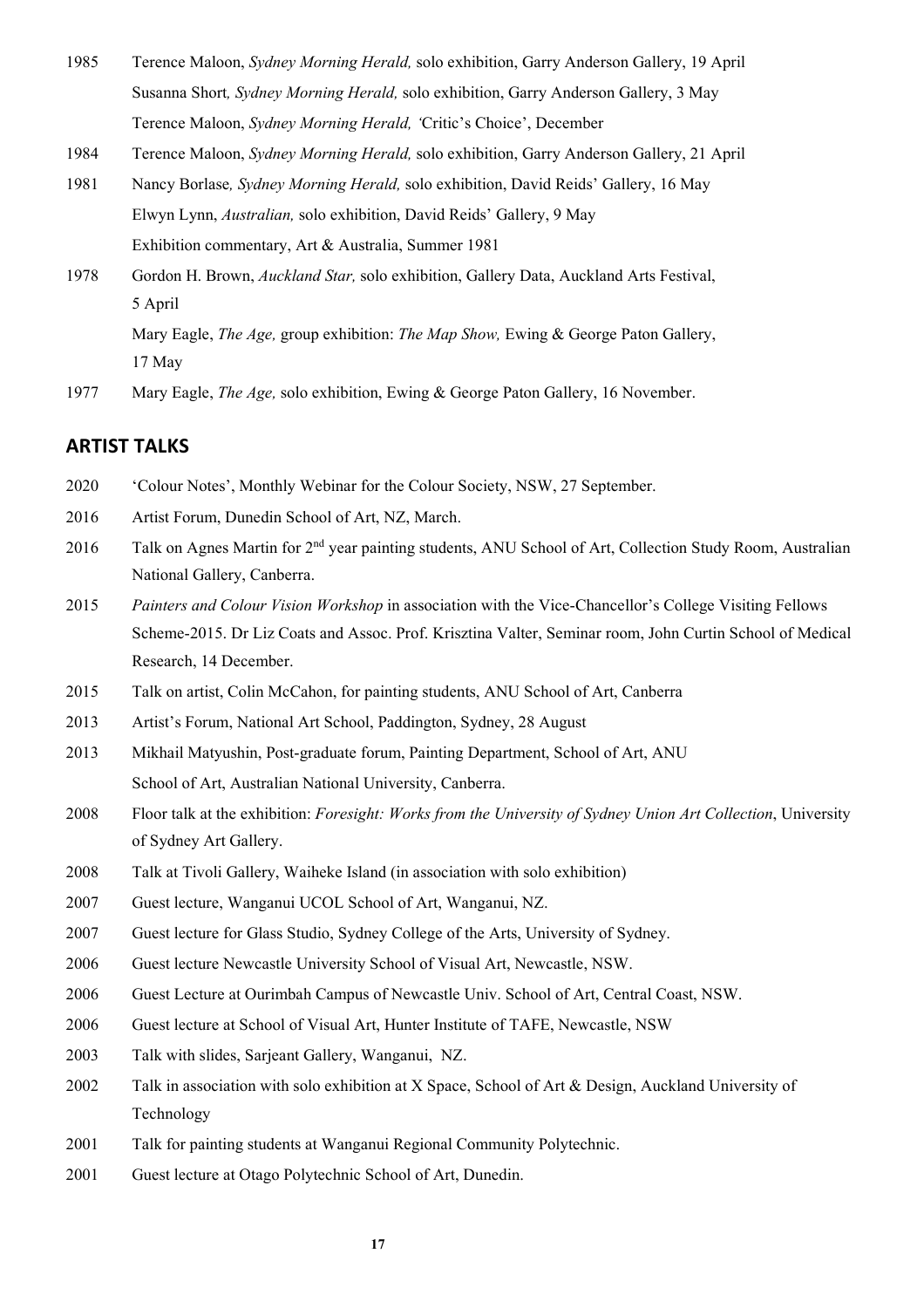- Artists' Forum: 'Who Am I' in association with *Who am I* exhibition, curator: Paul Rayner, Sarjeant Gallery, Wanganui NZ
- Artist's Forum, solo exhibition: *Shifting Geometries*, Sarjeant Gallery, Wanganui, NZ.
- Guest lecture in the *Korero mo toi* series, a collaboration between the Auckland Institute of Technology Masters programme, and the Auckland City Art Gallery.
- Guest lecture, University of Western Sydney-Macarthur
- Artists' Forum: *Tradition & Innovation*, Australian Watercolour Institute, convenor: Jo Holder, S.H. Ervin Gallery, Sydney.
- Master of Arts Forum, 'working at the Beijing Art Academy, China', College of Fine Arts (COFA) Sydney
- Artists' Forum, 'working at the Beijing Art Academy, China' University of Western Sydney Macarthur
- Guest lecture, Seaforth TAFE, Sydney.
- Guest lecture: Beijing Art Academy, Asialink Residency, Beijing, China.
- Guest lecture, Meadowbank TAFE.
- Guest lectures: Elam School of Art, University of Auckland; Ilam School of Art, University of Canterbury, Christchurch; School of Art, Otago Polytechnic, Dunedin, NZ
- Artist's forum, University of Western Sydney, Macarthur
- Artist's Forums, Meadowbank TAFE, Sydney; Victorian College of the Arts, Melbourne; University of New England, Northern Rivers, NSW
- Floor talk for 'Face of Sydney' summer programme, Art Gallery of NSW
- Slide talk (with Sally Couacaud) for *Frames of Reference: Aspects of Feminist Art* exhibition, University of Western Sydney, Nepean

Weekend Forum, Art Gallery of NSW, 'Speaking for Ourselves: Eight women artists, (in association with *Dissonance* programme).

- Lunchtime talk, in association with exhibition: *Abstraction*, Art Gallery of NSW
- Slide talk, City Art Institute, Sydney
- Slide talk, Sydney College of the Arts
- Art Forum, Tasmanian School of Art, Hobart; Tasmanian Institute of Technology Launceston, Tasmania
- Slide talk, East Sydney Technical College
- Art Forum, Canberra School of Art
- Slide talk, School of Art, Newcastle CAE
- Lunchtime talk in association with group exhibition: *Surface for Reflexion*, Art Gallery of NSW
- Slide talk, School of Art, Riverina CAE, Wagga Wagga

### **TEACHING**

(Part-time teaching, painting and studio theory, in university art schools, Australia and

New Zealand from 1987)

 Part-time lecturer (Painting) Year 3, East Sydney Technical College (National Art School). Part-time lecturer (Painting) Year 3, East Sydney Technical College (National Art School).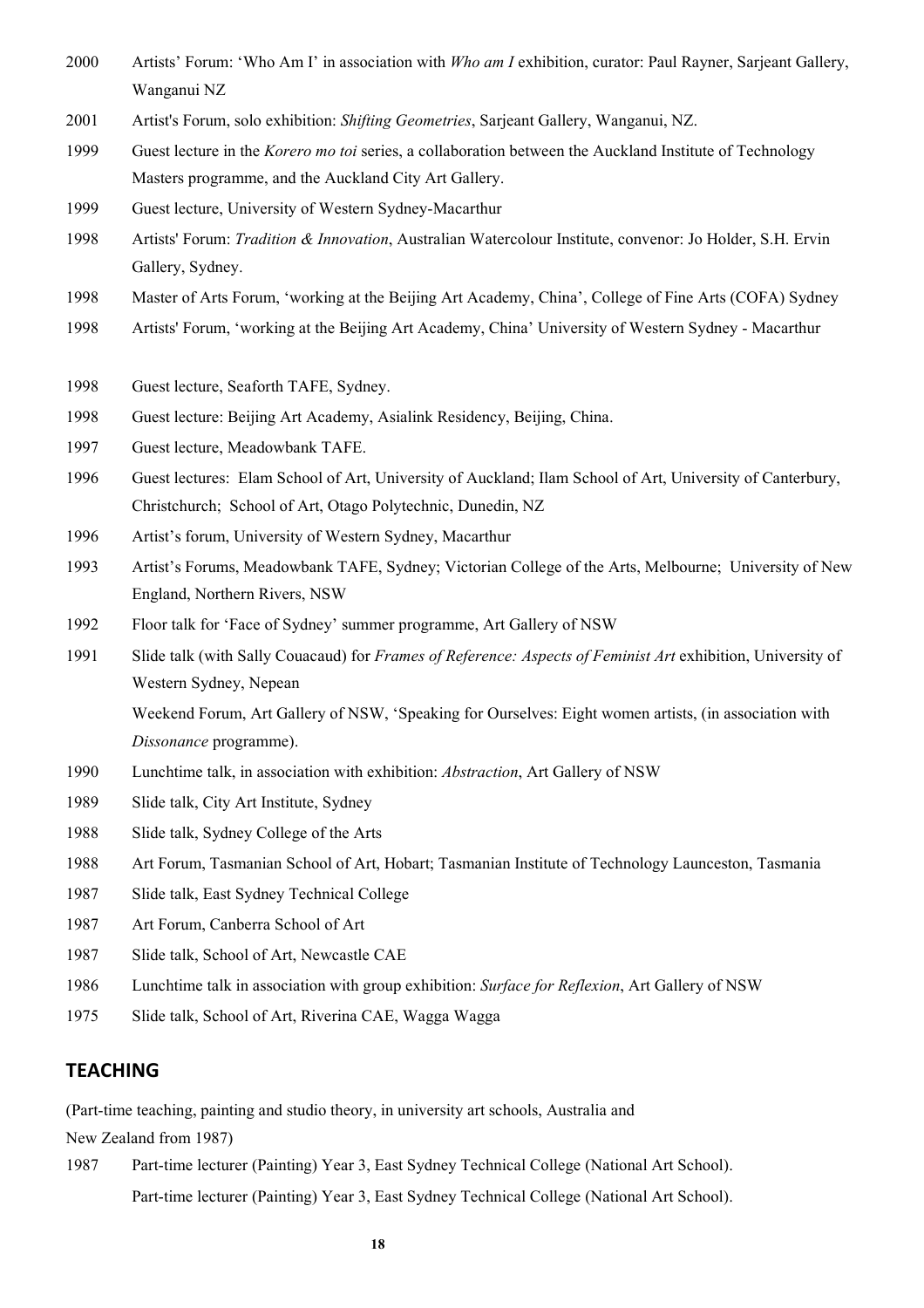Part-time lecturer (Painting) Year 1, Sydney College of the Arts.

Part-time lecturer (Painting: tutorials & studio supervision) Years 2 & 3, Sydney College of the Arts.

Part-time lecturer (Painting: studio supervision) Post-graduate, Sydney College of the Arts.